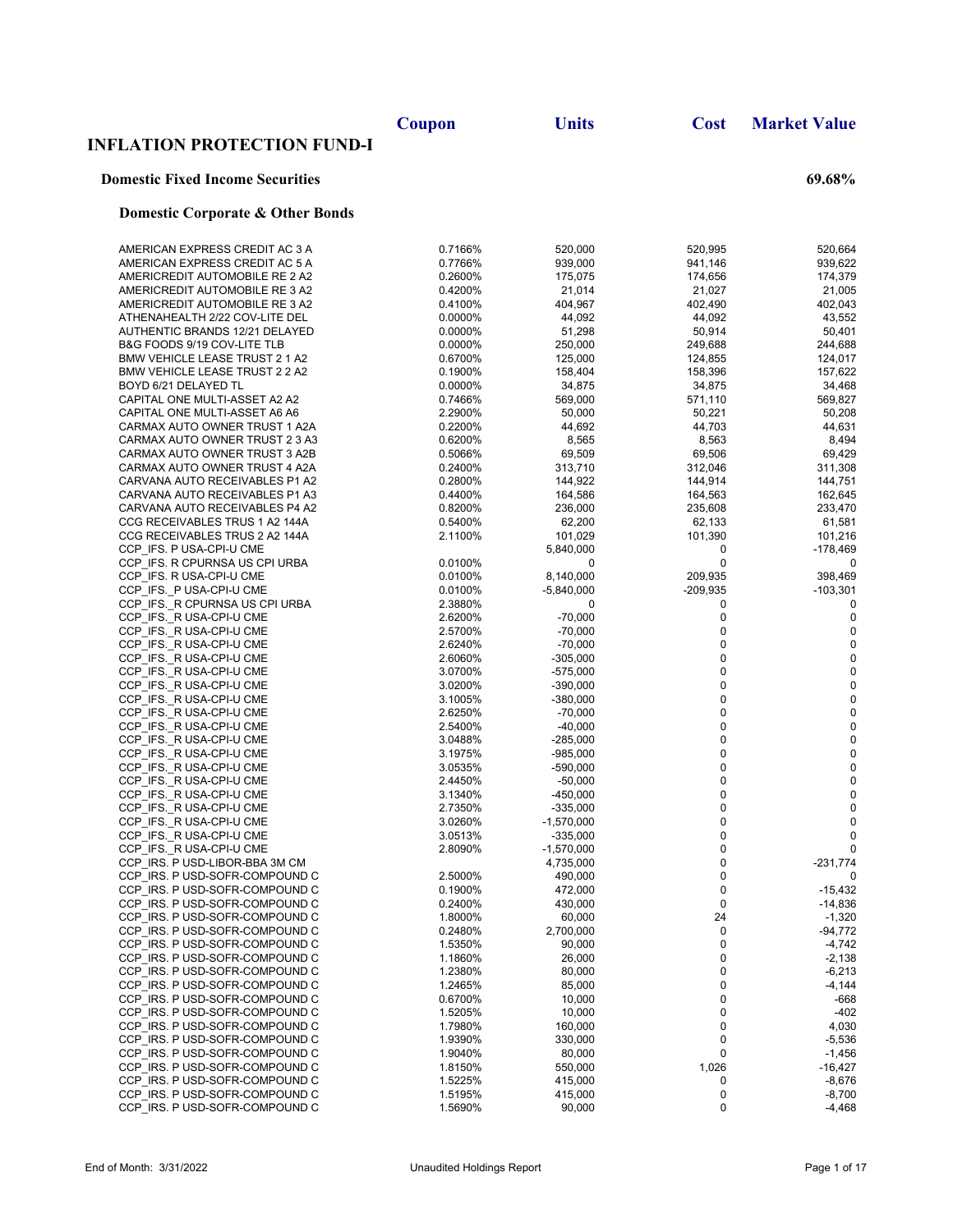|                                                                  | Coupon             | <b>Units</b>           | <b>Cost</b>            | <b>Market Value</b>   |
|------------------------------------------------------------------|--------------------|------------------------|------------------------|-----------------------|
| CCP IRS. P USD-SOFR-COMPOUND C                                   | 1.5100%            | 90,000                 | 0                      | $-4,944$              |
| CCP IRS. P USD-SOFR-COMPOUND C                                   | 1.4180%            | 410,000                | $\pmb{0}$              | $-9,405$              |
| CCP IRS. P USD-SOFR-COMPOUND C                                   | 1.4620%            | 210,000                | 0                      | $-4,637$              |
| CCP IRS. P USD-SOFR-COMPOUND C                                   | 0.8350%            | 620,000                | 0                      | $-4,085$              |
| CCP_IRS. P USD-SOFR-COMPOUND C                                   | 1.9850%            | 90,000                 | 0                      | $-1,352$              |
| CCP IRS. P USD-SOFR-COMPOUND C<br>CCP IRS. P USD-SOFR-COMPOUND C | 1.1700%            | 110,000                | 0<br>0                 | $-5,261$              |
| CCP IRS. P USD-SOFR-COMPOUND C                                   | 1.1850%<br>0.3315% | 150,000<br>360,000     | $\pmb{0}$              | $-7,072$<br>$-13,910$ |
| CCP_IRS. P USD-SOFR-COMPOUND C                                   | 1.7215%            | 205,000                | 0                      | $-3,477$              |
| CCP_IRS. P USD-SOFR-COMPOUND C                                   | 1.7040%            | 205,000                | 0                      | $-3,547$              |
| CCP_IRS. P USD-SOFR-COMPOUND C                                   | 1.6840%            | 45,000                 | 0                      | $-1,770$              |
| CCP IRS. P USD-SOFR-COMPOUND C                                   | 1.6710%            | 45,000                 | 0                      | $-1,822$              |
| CCP IRS. P USD-SOFR-COMPOUND C                                   | 1.7195%            | 1,110,000              | 0                      | $-20,456$             |
| CCP IRS. P USD-SOFR-COMPOUND C                                   | 1.6283%            | 280,000                | $\pmb{0}$              | $-12,793$             |
| CCP_IRS. P USD-SOFR-COMPOUND C                                   | 1.7125%            | 200,000                | $\pmb{0}$              | $-3,455$              |
| CCP_IRS. P USD-SOFR-COMPOUND C                                   | 1.6130%            | 45,000                 | 0                      | $-2,059$              |
| CCP IRS. P USD-SOFR-COMPOUND C                                   | 1.6030%            | 45,000                 | $\pmb{0}$              | $-2,099$              |
| CCP IRS. P USD-SOFR-COMPOUND C<br>CCP_IRS. P USD-SOFR-COMPOUND C | 1.6115%<br>1.5530% | 210,000<br>45,000      | 0<br>$\pmb{0}$         | $-4,042$<br>$-2,301$  |
| CCP IRS. P USD-SOFR-COMPOUND C                                   | 2.0310%            | 180,000                | $\mathbf 0$            | $-2,312$              |
| CCP_IRS. P USD-SOFR-COMPOUND C                                   | 1.8020%            | 280,000                | $\pmb{0}$              | $-8,672$              |
| CCP IRS. P USD-SOFR-COMPOUND C                                   | 1.7435%            | 160,000                | $\mathbf 0$            | $-3,496$              |
| CCP IRS. P USD-SOFR-COMPOUND C                                   | 1.7295%            | 40,000                 | $\pmb{0}$              | $-900$                |
| CCP IRS. P USD-SOFR-COMPOUND C                                   | 1.7535%            | 40,000                 | 0                      | $-855$                |
| CCP IRS. P USD-SOFR-COMPOUND C                                   | 2.1386%            | 160,000                | $\pmb{0}$              | 2,356                 |
| CCP_IRS. P USD-SOFR-COMPOUND C                                   | 1.9965%            | 90,000                 | 0                      | $-1,304$              |
| CCP_IRS. P USD-SOFR-COMPOUND C                                   | 2.0080%            | 90,000                 | $\pmb{0}$              | $-1,255$              |
| CCP IRS. P USD-SOFR-COMPOUND C                                   | 2.0525%            | 170,000                | $\pmb{0}$              | $-1,241$              |
| CCP_IRS. P USD-SOFR-COMPOUND C                                   | 2.0540%            | 170,000<br>360,000     | 0                      | $-293$                |
| CCP IRS. P USD-SOFR-COMPOUND C<br>CCP IRS. P USD-SOFR-COMPOUND C | 2.0692%<br>2.0115% | 20,000                 | $\pmb{0}$<br>0         | $-3,134$<br>$-201$    |
| CCP_IRS. P USD-SOFR-COMPOUND C                                   | 2.3525%            | 80,000                 | $\pmb{0}$              | 558                   |
| CCP IRS. P USD-SOFR-COMPOUND C                                   | 2.7025%            | 2,200,000              | $\pmb{0}$              | 3,325                 |
| CCP_IRS. P USD-SOFR-COMPOUND C                                   | 2.2650%            | 100,000                | $\pmb{0}$              | 923                   |
| CCP_IRS. P USD-SOFR-COMPOUND C                                   | 2.1330%            | 85,000                 | 0                      | $-295$                |
| CCP IRS. P USD-SOFR-COMPOUND C                                   | 2.1325%            | 85,000                 | $\pmb{0}$              | -297                  |
| CCP_IRS. P USD-SOFR-COMPOUND C                                   | 2.1845%            | 160,000                | 0                      | 889                   |
| CCP_IRS. P USD-SOFR-COMPOUND C                                   | 2.3000%            | 70,000                 | $\pmb{0}$              | 760                   |
| CCP IRS. P USD-SOFR-COMPOUND C                                   | 2.2940%            | 40,000                 | $\pmb{0}$              | 168                   |
| CCP_IRS. P USD-SOFR-COMPOUND C                                   | 2.2955%            | 40,000                 | $\pmb{0}$<br>$\pmb{0}$ | 171                   |
| CCP_IRS. P USD-SOFR-COMPOUND C<br>CCP IRS. P USD-SOFR-COMPOUND C | 2.6350%<br>2.3450% | 1,000,000<br>1,070,000 | $\mathbf 0$            | 0<br>0                |
| CCP_IRS. P USD-SOFR-COMPOUND C                                   | 1.6200%            | 20,000                 | 15                     | $-1,561$              |
| CCP IRS. P USD-SOFR-COMPOUND C                                   | 1.4510%            | 420,000                | 0                      | $-15,270$             |
| CCP IRS. P USD-SOFR-COMPOUND C                                   | 1.3310%            | 80,000                 | 0                      | $-3,231$              |
| CCP_IRS. R USD-LIBOR 3M CME                                      | 0.0100%            | 200,000                | 0                      | 6,490                 |
| CCP IRS. R USD-LIBOR-BBA 3M CM                                   | 0.0100%            | 6,585,000              | 0                      | 215,827               |
| CCP_IRS. R USD-LIBOR-BBA 3M CM                                   | 0.1349%            | 270,000                | 0                      | 36,306                |
| CCP_IRS. R USD-LIBOR-BBA 3M CM                                   | 0.1238%            | 120,000                | $\pmb{0}$              | 6,461                 |
| CCP IRS. R USD-LIBOR-BBA 3M CM                                   | 0.2683%            | 230,000                | 0                      | 5,943                 |
| CCP IRS. R USD-LIBOR-BBA 3M CM                                   | 0.2361%            | 380,000                | 0                      | 13,924                |
| CCP_IRS. R USD-LIBOR-BBA 3M CM<br>CCP IRS. R USD-LIBOR-BBA 3M CM | 0.4976%<br>0.4586% | 820,000<br>110,000     | 0<br>0                 | 21,353<br>14,353      |
| CCP_IRS. R USD-LIBOR-BBA 3M CM                                   | 0.9690%            | 0                      | 0                      | 0                     |
| CCP_IRS. R USD-LIBOR-BBA 3M CM                                   | 0.1814%            | 105,000                | 0                      | 7,411                 |
| CCP IRS. R USD-LIBOR-BBA 3M CM                                   | 0.4796%            | 30,000                 | 0                      | 2,309                 |
| CCP IRS. R USD-LIBOR-BBA 3M CM                                   | 0.9340%            | 120,000                | 0                      | 10,369                |
| CCP IRS. R USD-LIBOR-BBA 3M CM                                   | 0.1158%            | 70,000                 | 0                      | 5,631                 |
| CCP_IRS. R USD-LIBOR-BBA 3M CM                                   | 0.1284%            | 230,000                | 0                      | 8,593                 |
| CCP IRS. R USD-LIBOR-BBA 3M CM                                   | 0.9481%            | 120,000                | 0                      | 9,980                 |
| CCP_IRS. R USD-LIBOR-BBA 3M CM                                   | 0.9576%            | 240,000                | 0                      | 18,100                |
| CCP_IRS. R USD-LIBOR-BBA 3M CM                                   | 0.1240%            | 700,000                | 0                      | 25,647                |
| CCP_IRS. R USD-LIBOR-BBA 3M CM<br>CCP IRS. R USD-LIBOR-BBA 3M CM | 0.1218%<br>0.1211% | 1,100,000<br>860,000   | 0<br>0                 | 37,912<br>31,010      |
| CCP_IRS. R USD-LIBOR-BBA 3M CM                                   | 0.1640%            | 410,000                | 0                      | 10,617                |
| CCP_IRS. R USD-LIBOR-BBA 3M CM                                   | 0.4879%            | 90,000                 | 0                      | 2,314                 |
| CCP IRS. R USD-LIBOR-BBA 3M CM                                   | 0.2091%            | 175,000                | 0                      | 4,819                 |
| CCP_IRS. R USD-SOFR-COMPOUND C                                   | 0.0100%            | 13,607,000             | 1                      | 160,535               |
| CCP IRS. R USD-SOFR-COMPOUND C                                   | 0.2674%            | 320,000                | 0                      | 4,794                 |
| CCP_IRS. R USD-SOFR-COMPOUND C                                   | 0.2707%            | 40,000                 | 0                      | 974                   |
| CCP_IRS. R USD-SOFR-COMPOUND C                                   | 0.2820%            | 510,000                | 0                      | 16,412                |
| CCP IRS. R USD-SOFR-COMPOUND C                                   | 0.2543%            | 150,000                | 0                      | 5,624                 |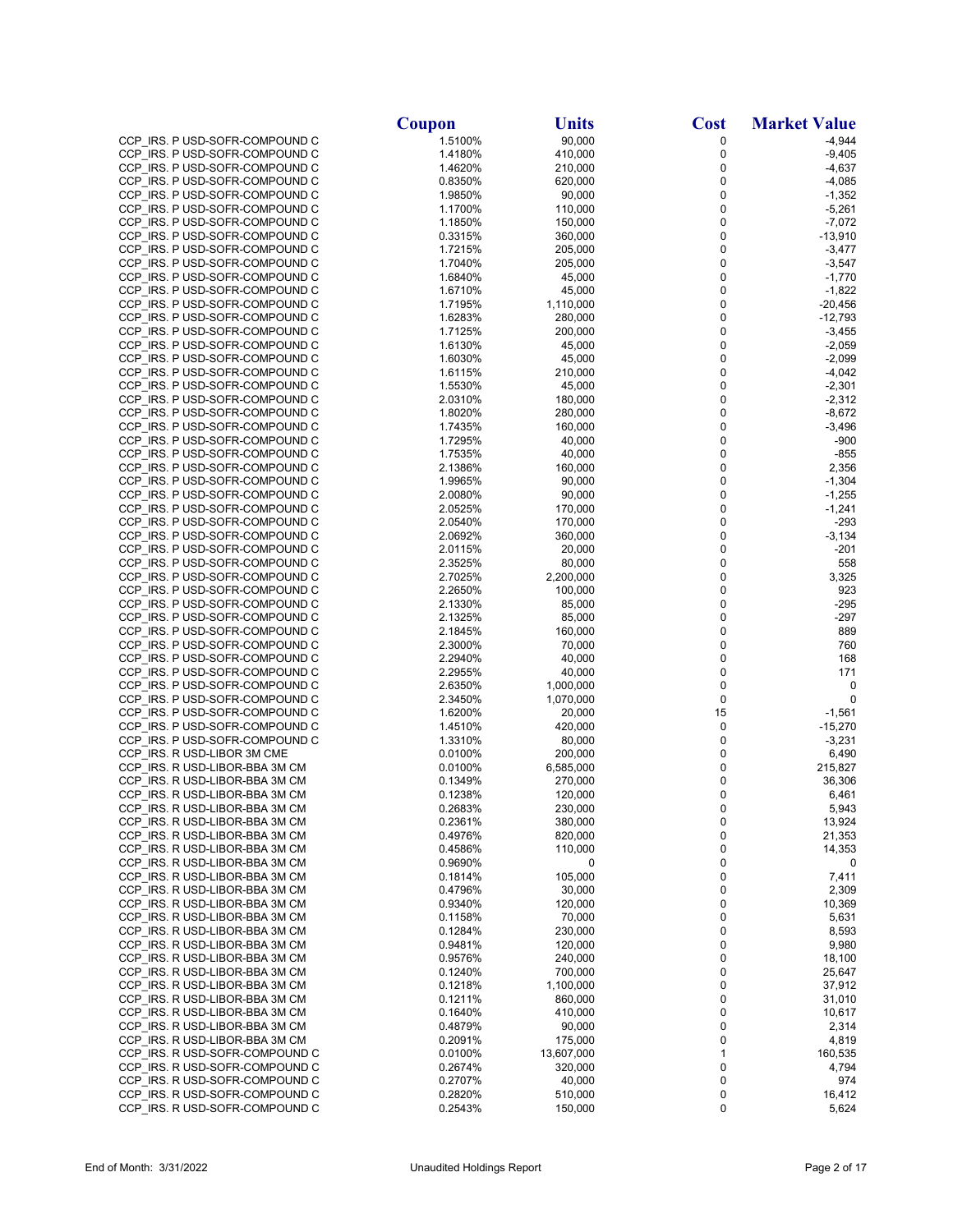|                                                                  | <b>Coupon</b>      | <b>Units</b>             | <b>Cost</b>            | <b>Market Value</b>    |
|------------------------------------------------------------------|--------------------|--------------------------|------------------------|------------------------|
| CCP_IRS. R USD-SOFR-COMPOUND C                                   | 0.2859%            | 20,000                   | 0                      | 811                    |
| CCP IRS. R USD-SOFR-COMPOUND C                                   | 0.2898%            | 135,000                  | 0                      | 2,005                  |
| CCP IRS. R USD-SOFR-COMPOUND C                                   | 0.2866%            | 225,000                  | 0                      | 7,757                  |
| CCP IRS. R USD-SOFR-COMPOUND C                                   | 0.2885%            | 180,000                  | 0                      | 4,941                  |
| CCP IRS. R USD-SOFR-COMPOUND C                                   | 0.2904%            | 1,010,000                | 0                      | 19,021                 |
| CCP IRS. R USD-SOFR-COMPOUND C                                   | 0.2905%            | 40,000                   | 0<br>0                 | -391                   |
| CCP_IRS. R USD-SOFR-COMPOUND C<br>CCP_IRS. R USD-SOFR-COMPOUND C | 0.2905%<br>0.2904% | 45,000<br>1,060,000      | 0                      | 121<br>12,103          |
| CCP_IRS. R USD-SOFR-COMPOUND C                                   | 0.2905%            | 20,000                   | 0                      | $-157$                 |
| CCP_IRS. R USD-SOFR-COMPOUND C                                   | 0.2906%            | 30,000                   | 0                      | $-217$                 |
| CCP_IRS. R USD-SOFR-COMPOUND C                                   | 0.2906%            | 820,000                  | 0                      | 20,373                 |
| CCP_IRS. R USD-SOFR-COMPOUND C                                   | 0.2498%            | 300,000                  | 0                      | 12,040                 |
| CCP_IRS._P USD-LIBOR-BBA 3M CM                                   | 0.0100%            | $-1,790,000$             | 0                      | 0                      |
| CCP_IRS._P USD-LIBOR-BBA 3M CM                                   | 0.1600%            | $-40,000$                | 0                      | 0                      |
| CCP IRS. PUSD-LIBOR-BBA 3M CM                                    | 0.4586%            | $-20,000$                | 0                      | 0                      |
| CCP_IRS._P USD-LIBOR-BBA 3M CM                                   | 0.4639%            | 0                        | 0                      | 0                      |
| CCP IRS. P USD-LIBOR-BBA 3M CM                                   | 0.7030%            | $-30,000$                | 0                      | $\pmb{0}$<br>$\pmb{0}$ |
| CCP_IRS._P USD-LIBOR-BBA 3M CM<br>CCP_IRS._P USD-LIBOR-BBA 3M CM | 0.4796%<br>0.5230% | $-15,000$<br>$-130,000$  | 0<br>0                 | $\pmb{0}$              |
| CCP_IRS._P USD-LIBOR-BBA 3M CM                                   | 0.5221%            | $-660,000$               | 0                      | $\pmb{0}$              |
| CCP_IRS._P USD-LIBOR-BBA 3M CM                                   | 0.9340%            | $-660,000$               | 0                      | 0                      |
| CCP IRS. P USD-LIBOR-BBA 3M CM                                   | 0.9537%            | $-1,390,000$             | 0                      | $\pmb{0}$              |
| CCP_IRS._P USD-SOFR-COMPOUND C                                   | 0.0100%            | $-11,475,000$            | $-9,507$               | 0                      |
| CCP_IRS._P USD-SOFR-COMPOUND C                                   | 0.2636%            | $-10,000$                | 0                      | $\pmb{0}$              |
| CCP_IRS._P USD-SOFR-COMPOUND C                                   | 0.2674%            | $-160,000$               | 0                      | 0                      |
| CCP_IRS._P USD-SOFR-COMPOUND C                                   | 0.2813%            | -270,000                 | 0                      | $\pmb{0}$              |
| CCP_IRS._P USD-SOFR-COMPOUND C                                   | 0.2820%            | $-1,110,000$             | $-26,125$              | 0                      |
| CCP IRS. P USD-SOFR-COMPOUND C                                   | 0.2800%            | $-620,000$               | $-1,644$               | $\pmb{0}$              |
| CCP_IRS._P USD-SOFR-COMPOUND C                                   | 0.2534%            | $-260,000$               | $-6,809$               | 0                      |
| CCP_IRS._P USD-SOFR-COMPOUND C                                   | 0.1715%            | $-10,000$<br>$-430,000$  | -467                   | $\pmb{0}$<br>$\pmb{0}$ |
| CCP_IRS._P USD-SOFR-COMPOUND C<br>CCP IRS. P USD-SOFR-COMPOUND C | 0.2543%<br>0.2290% | -472,000                 | $-10,287$<br>$-10,825$ | $\pmb{0}$              |
| CCP IRS. P USD-SOFR-COMPOUND C                                   | 0.2482%            | -1,590,000               | $-36,962$              | $\pmb{0}$              |
| CCP_IRS._P USD-SOFR-COMPOUND C                                   | 0.2806%            | $-90,000$                | 0                      | 0                      |
| CCP_IRS._P USD-SOFR-COMPOUND C                                   | 0.2846%            | $-135,000$               | 0                      | 0                      |
| CCP IRS. P USD-SOFR-COMPOUND C                                   | 0.2885%            | $-200,000$               | 0                      | 0                      |
| CCP_IRS._P USD-SOFR-COMPOUND C                                   | 0.2892%            | $-40,000$                | 0                      | 0                      |
| CCP_IRS._P USD-SOFR-COMPOUND C                                   | 0.2904%            | $-420,000$               | 0                      | 0                      |
| CCP IRS. P USD-SOFR-COMPOUND C                                   | 0.2905%            | $-170,000$               | 0                      | 0                      |
| CCP IRS._P USD-SOFR-COMPOUND C                                   | 0.2904%            | $-20,000$                | 0                      | 0                      |
| CCP_IRS._P USD-SOFR-COMPOUND C                                   | 0.2907%            | $-160,000$               | 0<br>0                 | 0<br>0                 |
| CCP IRS. P USD-SOFR-COMPOUND C<br>CCP_IRS._P USD-SOFR-COMPOUND C | 0.2905%<br>0.2906% | $-170,000$<br>$-160,000$ | 0                      | 0                      |
| CCP_IRS._P USD-SOFR-COMPOUND C                                   | 0.2244%            | $-106,000$               | 0                      | $\pmb{0}$              |
| CCP_IRS._P USD-SOFR-COMPOUND C                                   | 0.2442%            | $-20,000$                | 0                      | 0                      |
| CCP_IRS._P USD-SOFR-COMPOUND C                                   | 0.2498%            | $-80,000$                | 0                      | 0                      |
| CCP IRS. R USD-LIBOR 3M CME                                      | 0.8980%            | $-200,000$               | 0                      | 0                      |
| CCP_IRS._R USD-LIBOR-BBA 3M CM                                   | 1.0615%            | $-230,000$               | 0                      | 0                      |
| CCP_IRS._R USD-LIBOR-BBA 3M CM                                   | 1.0895%            | $-35,000$                | 0                      | 0                      |
| CCP_IRS._R USD-LIBOR-BBA 3M CM                                   | 1.1355%            | $-35,000$                | 0                      | 0                      |
| CCP_IRS._R USD-LIBOR-BBA 3M CM                                   | 0.6690%            | -270,000                 | 0                      | 0                      |
| CCP_IRS._R USD-LIBOR-BBA 3M CM                                   | 0.8810%            | $-30,000$                | 0<br>0                 | 0<br>0                 |
| CCP IRS._R USD-LIBOR-BBA 3M CM<br>CCP IRS. R USD-LIBOR-BBA 3M CM | 0.5020%<br>0.9725% | $-80,000$<br>$-30,000$   | 0                      | 0                      |
| CCP IRS. R USD-LIBOR-BBA 3M CM                                   | 0.7290%            | -370,000                 | 0                      | 0                      |
| CCP_IRS._R USD-LIBOR-BBA 3M CM                                   | 0.7520%            | $-240,000$               | 0                      | 0                      |
| CCP_IRS._R USD-LIBOR-BBA 3M CM                                   | 0.7435%            | -220,000                 | 0                      | 0                      |
| CCP_IRS._R USD-LIBOR-BBA 3M CM                                   | 1.5940%            | $-70,000$                | 0                      | 0                      |
| CCP IRS. R USD-LIBOR-BBA 3M CM                                   | 1.6210%            | $-35,000$                | 0                      | 0                      |
| CCP IRS. R USD-LIBOR-BBA 3M CM                                   | 1.0425%            | $-30,000$                | 0                      | 0                      |
| CCP_IRS._R USD-LIBOR-BBA 3M CM                                   | 1.5475%            | -450,000                 | 0                      | 0                      |
| CCP IRS. R USD-LIBOR-BBA 3M CM                                   | 1.2765%            | -205,000                 | 0                      | 0                      |
| CCP_IRS._R USD-LIBOR-BBA 3M CM                                   | 1.7100%            | -380,000                 | 0                      | 0                      |
| CCP_IRS._R USD-LIBOR-BBA 3M CM<br>CCP_IRS._R USD-LIBOR-BBA 3M CM | 1.4985%<br>0.5625% | $-70,000$<br>-230,000    | 0<br>0                 | 0<br>0                 |
| CCP_IRS._R USD-LIBOR-BBA 3M CM                                   | 1.4290%            | $-120,000$               | 0                      | 0                      |
| CCP_IRS._R USD-LIBOR-BBA 3M CM                                   | 1.3910%            | $-120,000$               | 0                      | 0                      |
| CCP_IRS._R USD-LIBOR-BBA 3M CM                                   | 1.5210%            | -240,000                 | 0                      | 0                      |
| CCP_IRS._R USD-LIBOR-BBA 3M CM                                   | 0.6490%            | -380,000                 | 0                      | 0                      |
| CCP_IRS._R USD-LIBOR-BBA 3M CM                                   | 0.6400%            | -700,000                 | 0                      | 0                      |
| CCP_IRS._R USD-LIBOR-BBA 3M CM                                   | 0.7885%            | -390,000                 | 0                      | 0                      |
| CCP_IRS._R USD-LIBOR-BBA 3M CM                                   | 0.7972%            | $-390,000$               | 0                      | 0                      |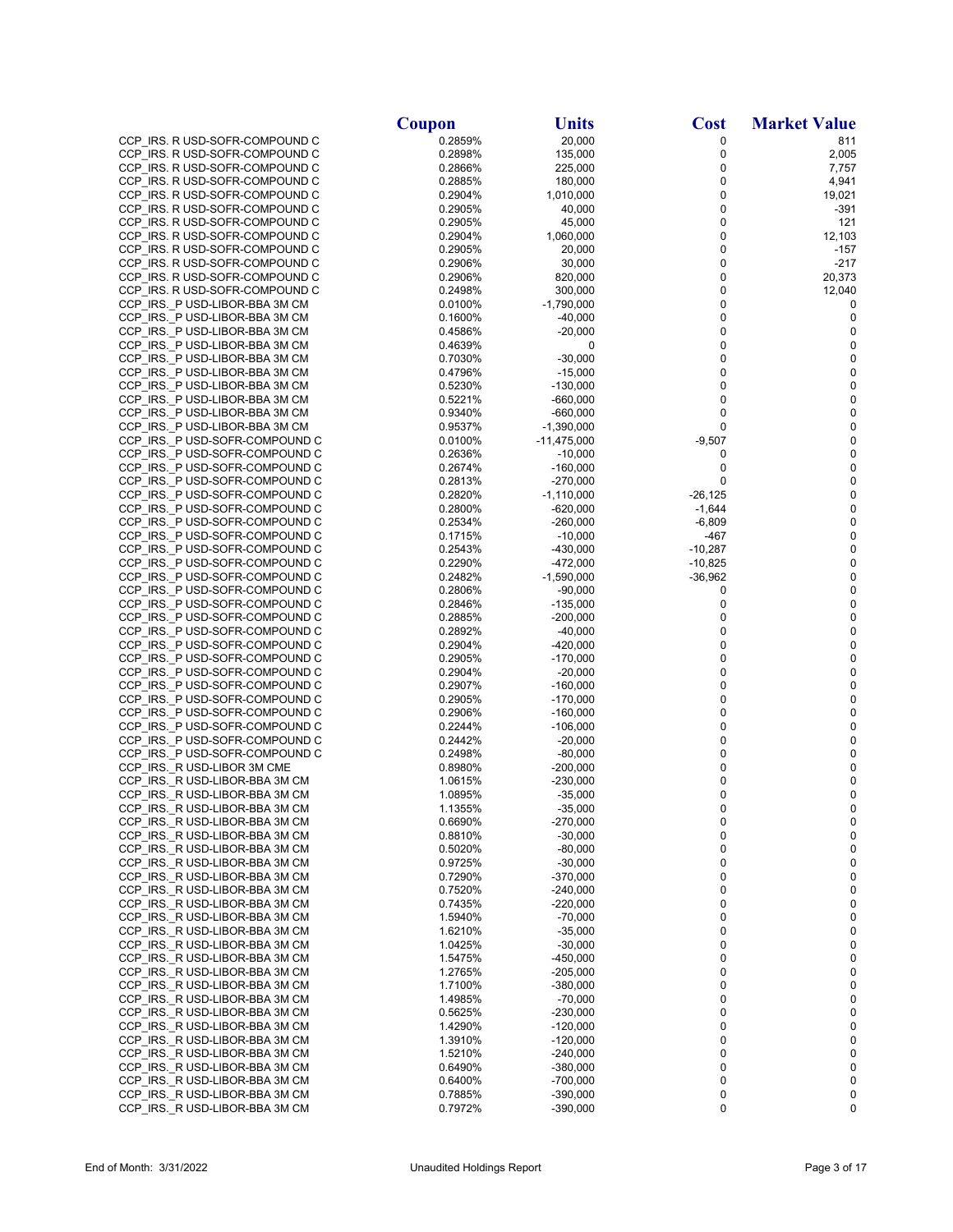|                                                                  | Coupon             | <b>Units</b>             | <b>Cost</b> | <b>Market Value</b> |
|------------------------------------------------------------------|--------------------|--------------------------|-------------|---------------------|
| CCP_IRS._R USD-LIBOR-BBA 3M CM                                   | 0.6770%            | $-480,000$               | 0           | 0                   |
| CCP_IRS._R USD-LIBOR-BBA 3M CM                                   | 0.6889%            | $-380,000$               | 0           | 0                   |
| CCP_IRS._R USD-LIBOR-BBA 3M CM                                   | 0.7275%            | $-320,000$               | 0           | 0                   |
| CCP_IRS._R USD-LIBOR-BBA 3M CM                                   | 1.7750%            | $-120,000$               | 0           | $\pmb{0}$           |
| CCP_IRS._R USD-LIBOR-BBA 3M CM                                   | 0.8147%            | $-200,000$               | 0           | 0                   |
| CCP_IRS._R USD-LIBOR-BBA 3M CM                                   | 0.8081%            | $-200,000$               | 0           | $\mathbf 0$         |
| CCP_IRS._R USD-LIBOR-BBA 3M CM                                   | 0.8490%<br>0.8333% | $-200,000$<br>$-200,000$ | 0<br>0      | 0<br>0              |
| CCP_IRS._R USD-LIBOR-BBA 3M CM<br>CCP IRS._R USD-LIBOR-BBA 3M CM | 0.9186%            | $-200,000$               | 0           | 0                   |
| CCP_IRS._R USD-LIBOR-BBA 3M CM                                   | 0.9933%            | $-200,000$               | 0           | 0                   |
| CCP IRS._R USD-LIBOR-BBA 3M CM                                   | 0.9128%            | $-400,000$               | 0           | $\pmb{0}$           |
| CCP_IRS._R USD-LIBOR-BBA 3M CM                                   | 0.9449%            | $-400,000$               | 0           | 0                   |
| CCP_IRS._R USD-LIBOR-BBA 3M CM                                   | 1.0060%            | $-605,000$               | 0           | $\pmb{0}$           |
| CCP_IRS._R USD-LIBOR-BBA 3M CM                                   | 1.0100%            | $-605,000$               | 0           | 0                   |
| CCP IRS. R USD-LIBOR-BBA 3M CM                                   | 0.9970%            | $-200,000$               | 0           | $\pmb{0}$           |
| CCP_IRS._R USD-LIBOR-BBA 3M CM                                   | 1.0532%            | $-400,000$               | 0           | 0                   |
| CCP_IRS._R USD-LIBOR-BBA 3M CM                                   | 1.0590%            | $-610,000$               | 0           | $\pmb{0}$<br>0      |
| CCP_IRS._R USD-LIBOR-BBA 3M CM<br>CCP_IRS._R USD-LIBOR-BBA 3M CM | 1.0745%<br>1.0525% | $-200,000$<br>$-820,000$ | 0<br>0      | $\pmb{0}$           |
| CCP IRS._R USD-LIBOR-BBA 3M CM                                   | 1.0685%            | $-90,000$                | 0           | 0                   |
| CCP_IRS._R USD-LIBOR-BBA 3M CM                                   | 1.0870%            | $-70,000$                | 0           | 0                   |
| CCP IRS._R USD-LIBOR-BBA 3M CM                                   | 1.2520%            | $-205,000$               | 0           | 0                   |
| CCP_IRS._R USD-LIBOR-BBA 3M CM                                   | 1.2710%            | $-205,000$               | 0           | 0                   |
| CCP_IRS._R USD-LIBOR-BBA 3M CM                                   | 1.0970%            | $-105,000$               | 0           | $\pmb{0}$           |
| CCP_IRS._R USD-SOFR-COMPOUND C                                   | 1.9000%            | $-230,000$               | $\mathbf 0$ | $\pmb{0}$           |
| CCP_IRS._R USD-SOFR-COMPOUND C                                   | 1.3000%            | 0                        | 0           | $\pmb{0}$           |
| CCP_IRS._R USD-SOFR-COMPOUND C                                   | 1.6700%            | $-13,000$                | $-39$       | 0                   |
| CCP_IRS._R USD-SOFR-COMPOUND C                                   | 1.4985%            | $-100,000$               | 0           | $\pmb{0}$           |
| CCP_IRS._R USD-SOFR-COMPOUND C<br>CCP_IRS._R USD-SOFR-COMPOUND C | 1.0120%<br>2.4450% | $-210,000$<br>$-210,000$ | 0<br>0      | 0<br>$\mathbf 0$    |
| CCP_IRS._R USD-SOFR-COMPOUND C                                   | 1.7455%            | $-70,000$                | 0           | 0                   |
| CCP_IRS._R USD-SOFR-COMPOUND C                                   | 1.7175%            | $-90,000$                | 0           | $\mathbf 0$         |
| CCP_IRS._R USD-SOFR-COMPOUND C                                   | 1.4710%            | $-205,000$               | 0           | 0                   |
| CCP_IRS._R USD-SOFR-COMPOUND C                                   | 1.7870%            | $-160,000$               | 0           | 0                   |
| CCP_IRS._R USD-SOFR-COMPOUND C                                   | 1.7980%            | $-160,000$               | -4,129      | $-4,285$            |
| CCP IRS._R USD-SOFR-COMPOUND C                                   | 1.6050%            | $-175,000$               | 0           | 0                   |
| CCP_IRS._R USD-SOFR-COMPOUND C                                   | 1.6185%            | $-410,000$               | 0           | 0                   |
| CCP_IRS._R USD-SOFR-COMPOUND C                                   | 1.7575%            | $-400,000$               | 0           | 0                   |
| CCP_IRS._R USD-SOFR-COMPOUND C<br>CCP_IRS._R USD-SOFR-COMPOUND C | 1.7570%<br>1.8055% | $-400,000$<br>$-400,000$ | 0<br>0      | $\pmb{0}$<br>0      |
| CCP_IRS._R USD-SOFR-COMPOUND C                                   | 1.9440%            | $-800,000$               | 0           | $\pmb{0}$           |
| CCP_IRS._R USD-SOFR-COMPOUND C                                   | 1.8505%            | $-40,000$                | 0           | 0                   |
| CCP_IRS._R USD-SOFR-COMPOUND C                                   | 1.8300%            | $-160,000$               | -549        | $\pmb{0}$           |
| CCP_IRS._R USD-SOFR-COMPOUND C                                   | 1.7800%            | $-610,000$               | -519        | 0                   |
| CCP_IRS._R USD-SOFR-COMPOUND C                                   | 1.8950%            | $-300,000$               | 0           | $\pmb{0}$           |
| CCP_IRS._R USD-SOFR-COMPOUND C                                   | 1.8900%            | $-137,000$               | 0           | 0                   |
| CCP IRS. R USD-SOFR-COMPOUND C                                   | 1.5010%            | $-170,000$               | 0           | 0                   |
| CCP IRS. R USD-SOFR-COMPOUND C                                   | 1.4925%            | $-80,000$                | 0           | $\pmb{0}$           |
| CCP_IRS._R USD-SOFR-COMPOUND C<br>CCP IRS. R USD-SOFR-COMPOUND C | 1.5370%<br>1.9850% | $-80,000$<br>$-205,000$  | 0<br>0      | 0<br>0              |
| CCP_IRS._R USD-SOFR-COMPOUND C                                   | 1.8955%            | $-205,000$               | 0           | 0                   |
| CCP_IRS._R USD-SOFR-COMPOUND C                                   | 1.8915%            | $-205,000$               | 0           | 0                   |
| CCP_IRS._R USD-SOFR-COMPOUND C                                   | 1.6150%            | $-85,000$                | 0           | 0                   |
| CCP_IRS._R USD-SOFR-COMPOUND C                                   | 1.6715%            | $-20,000$                | 0           | $\pmb{0}$           |
| CCP_IRS._R USD-SOFR-COMPOUND C                                   | 1.5660%            | $-80,000$                | 0           | 0                   |
| CCP_IRS._R USD-SOFR-COMPOUND C                                   | 1.5585%            | $-80,000$                | 0           | $\mathbf 0$         |
| CCP_IRS._R USD-SOFR-COMPOUND C                                   | 1.7525%            | -45,000                  | 0           | 0                   |
| CCP_IRS._R USD-SOFR-COMPOUND C                                   | 1.7395%            | $-45,000$                | 0           | 0                   |
| CCP_IRS._R USD-SOFR-COMPOUND C<br>CCP_IRS._R USD-SOFR-COMPOUND C | 1.9252%<br>2.0708% | $-45,000$<br>$-107,000$  | 0<br>0      | 0<br>0              |
| CCP_IRS._R USD-SOFR-COMPOUND C                                   | 2.1226%            | $-107,000$               | 0           | 0                   |
| CCP IRS. R USD-SOFR-COMPOUND C                                   | 2.0800%            | $-108,000$               | 0           | 0                   |
| CCP_IRS._R USD-SOFR-COMPOUND C                                   | 1.9740%            | $-90,000$                | 0           | $\pmb{0}$           |
| CCP_IRS._R USD-SOFR-COMPOUND C                                   | 2.0979%            | $-150,000$               | 0           | 0                   |
| CCP_IRS._R USD-SOFR-COMPOUND C                                   | 1.7330%            | $-180,000$               | 0           | 0                   |
| CCP_IRS._R USD-SOFR-COMPOUND C                                   | 1.8866%            | $-210,000$               | 0           | 0                   |
| CCP_IRS._R USD-SOFR-COMPOUND C                                   | 1.7605%            | $-22,000$                | 0           | 0                   |
| CCP_IRS._R USD-SOFR-COMPOUND C                                   | 1.8270%            | $-170,000$               | 0           | 0                   |
| CCP_IRS._R USD-SOFR-COMPOUND C<br>CCP_IRS._R USD-SOFR-COMPOUND C | 1.7655%<br>1.8935% | $-23,000$<br>$-420,000$  | 0<br>0      | $\mathbf 0$<br>0    |
| CCP_IRS._R USD-SOFR-COMPOUND C                                   | 1.8095%            | $-45,000$                | 0           | 0                   |
| CCP_IRS._R USD-SOFR-COMPOUND C                                   | 1.8105%            | $-90,000$                | 0           | 0                   |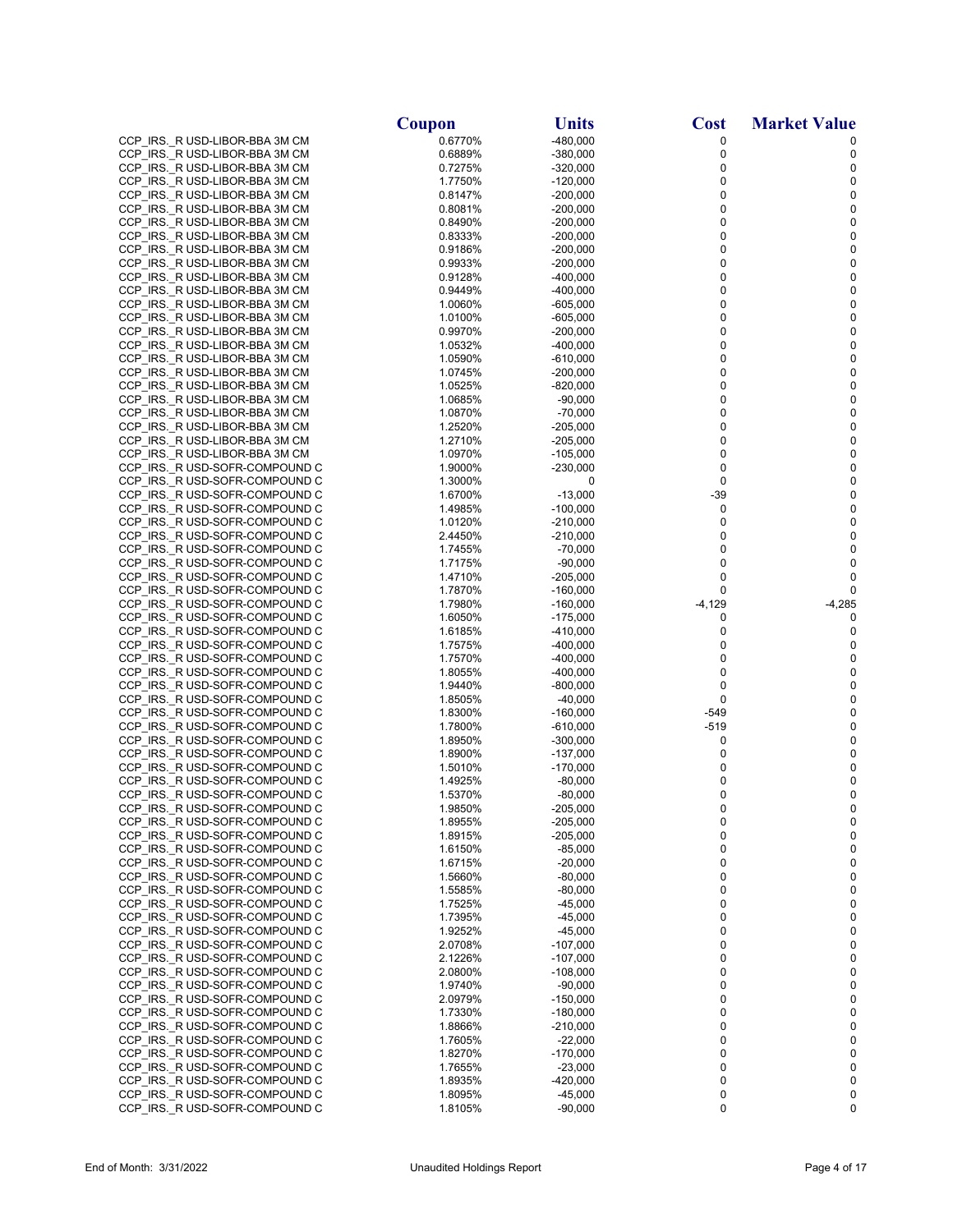|                                                                  | Coupon              | <b>Units</b>             | <b>Cost</b>      | <b>Market Value</b> |
|------------------------------------------------------------------|---------------------|--------------------------|------------------|---------------------|
| CCP_IRS._R USD-SOFR-COMPOUND C                                   | 1.8395%             | $-45,000$                | 0                | 0                   |
| CCP_IRS._R USD-SOFR-COMPOUND C                                   | 1.9310%             | $-420,000$               | 0                | 0                   |
| CCP_IRS._R USD-SOFR-COMPOUND C                                   | 2.1285%             | $-280,000$               | 0                | 0                   |
| CCP_IRS._R USD-SOFR-COMPOUND C                                   | 2.4280%             | $-210,000$               | 0                | 0                   |
| CCP IRS. R USD-SOFR-COMPOUND C                                   | 2.0965%             | $-45,000$                | 0                | 0                   |
| CCP_IRS._R USD-SOFR-COMPOUND C                                   | 2.0925%             | $-45,000$                | 0                | 0                   |
| CCP IRS. R USD-SOFR-COMPOUND C                                   | 2.4580%             | $-215,000$               | 0                | 0                   |
| CCP_IRS._R USD-SOFR-COMPOUND C                                   | 2.1540%             | $-45,000$                | 0                | 0                   |
| CCP_IRS._R USD-SOFR-COMPOUND C<br>CCP_IRS._R USD-SOFR-COMPOUND C | 2.4740%<br>2.5095%  | $-215,000$<br>$-80,000$  | 0<br>0           | 0<br>0              |
| CCP IRS. R USD-SOFR-COMPOUND C                                   | 2.1835%             | $-45,000$                | 0                | 0                   |
| CCP_IRS._R USD-SOFR-COMPOUND C                                   | 2.2315%             | $-40,000$                | 0                | 0                   |
| CCP_IRS._R USD-SOFR-COMPOUND C                                   | 2.0700%             | $-215,000$               | 0                | 0                   |
| CCP_IRS._R USD-SOFR-COMPOUND C                                   | 2.0720%             | $-215,000$               | 0                | 0                   |
| CCP_IRS._R USD-SOFR-COMPOUND C                                   | 2.0820%             | $-215,000$               | 0                | 0                   |
| CCP_IRS._R USD-SOFR-COMPOUND C                                   | 2.0930%             | $-45,000$                | 0                | 0                   |
| CCP_IRS._R USD-SOFR-COMPOUND C                                   | 2.3030%             | $-430,000$               | 0                | 0                   |
| CCP_IRS._R USD-SOFR-COMPOUND C                                   | 2.3090%             | $-215,000$               | 0                | 0                   |
| CCP_IRS._R USD-SOFR-COMPOUND C                                   | 2.3130%             | $-215,000$               | 0                | 0                   |
| CCP_IRS._R USD-SOFR-COMPOUND C<br>CCP_IRS._R USD-SOFR-COMPOUND C | 2.2845%<br>2.0523%  | $-210,000$<br>$-280,000$ | 0<br>0           | 0<br>0              |
| CCP IRS. R USD-SOFR-COMPOUND C                                   | 1.9650%             | $-1,060,000$             | 0                | 0                   |
| CCP IRS. R USD-SOFR-COMPOUND C                                   | 2.2740%             | $-420,000$               | 0                | 0                   |
| CCP_IRS._R USD-SOFR-COMPOUND C                                   | 2.0885%             | $-420,000$               | 0                | 0                   |
| CCP IRS. R USD-SOFR-COMPOUND C                                   | 2.0460%             | $-20,000$                | 0                | $\pmb{0}$           |
| CCP_IRS._R USD-SOFR-COMPOUND C                                   | 2.8083%             | $-215,000$               | 0                | $\pmb{0}$           |
| CCP_IRS._R USD-SOFR-COMPOUND C                                   | 2.4400%             | $-300,000$               | 0                | 0                   |
| CCP IRS. R USD-SOFR-COMPOUND C                                   | 2.2100%             | $-20,000$                | 0                | 0                   |
| CCP_IRS._R USD-SOFR-COMPOUND C                                   | 2.2030%             | $-30,000$                | 0                | 0                   |
| CCP_IRS._R USD-SOFR-COMPOUND C                                   | 2.5315%             | $-750,000$               | 0                | 0                   |
| CCP_IRS._R USD-SOFR-COMPOUND C                                   | 2.3070%             | $-250,000$               | 0                | 0                   |
| CCP_IRS._R USD-SOFR-COMPOUND C                                   | 2.6745%             | $-215,000$               | 0<br>0           | 0<br>0              |
| CCP_IRS._R USD-SOFR-COMPOUND C<br>CCP_IRS._R USD-SOFR-COMPOUND C | 2.6755%<br>2.6925%  | $-215,000$<br>$-200,000$ | 0                | 0                   |
| CCP_IRS._R USD-SOFR-COMPOUND C                                   | 2.3370%             | $-30,000$                | 0                | 0                   |
| CCP IRS._R USD-SOFR-COMPOUND C                                   | 0.9855%             | $-410,000$               | 0                | 0                   |
| CCP_IRS._R USD-SOFR-COMPOUND C                                   | 0.9875%             | $-410,000$               | 0                | 0                   |
| CCP_IRS._R USD-SOFR-COMPOUND C                                   | 1.0775%             | $-810,000$               | 0                | 0                   |
| CCP_IRS._R USD-SOFR-COMPOUND C                                   | 1.7005%             | $-150,000$               | 0                | 0                   |
| CCP_IRS._R USD-SOFR-COMPOUND C                                   | 1.3365%             | $-300,000$               | 0                | 0                   |
| CCP_IRS._R USD-SOFR-COMPOUND C                                   | 1.6850%             | $-10,000$                | 0                | 0                   |
| CCP_IRS._R USD-SOFR-COMPOUND C                                   | 1.4790%             | $-205,000$               | 0<br>0           | 0                   |
| CCP_ZCS. P USD-SOFR-COMPOUND C<br>CCP_ZCS._P USD-SOFR-COMPOUND C | -0.0100%<br>0.0100% | 230,000<br>$-230,000$    | $-3,701$         | $-5,105$<br>0       |
| CHASE FUNDING TRUST SERI 4 2A2                                   | 1.0566%             | 19,556                   | 17,920           | 19,076              |
| CHASE ISSUANCE TRUST A1 A1                                       | 1.5300%             | 225,000                  | 224,421          | 224,515             |
| CITIBANK CREDIT CARD ISS A2 A2                                   | 0.7786%             | 421,000                  | 422,106          | 421,504             |
| CITIBANK CREDIT CARD ISS A4 A4                                   | 0.7860%             | 275,000                  | 275,788          | 275,470             |
| CITIBANK CREDIT CARD ISS A7 A7                                   | 0.8214%             | 680,000                  | 681,758          | 680,607             |
| CITIGROUP COMMERCIAL MOR P3 A2                                   | 2.7430%             | 12,654                   | 12,702           | 12,641              |
| CNH EQUIPMENT TRUST 2020- A A3                                   | 1.1600%             | 80,828                   | 80,900           | 80,252              |
| CNH EQUIPMENT TRUST 2021- B A2                                   | 0.2200%             | 176,042                  | 175,666          | 175,201             |
| COMM 2013-CCRE10 MORT CR10 ASB<br>COMM 2014-CCRE17 MORT CR17 ASB | 3.7950%<br>3.5980%  | 15,292<br>25,389         | 15,635<br>25,794 | 15,445<br>25,607    |
| COMMIT TO PUR FNMA SF MTG                                        | 3.0000%             | 790,000                  | 790,010          | 772,719             |
| DELL EQUIPMENT FINAN 1 A2 144A                                   | 0.3300%             | 138,738                  | 138,846          | 138,000             |
| DEXKO GLOBAL 9/21 (USD) COV-LI                                   | 0.0000%             | 10,628                   | 10,630           | 10,394              |
| DISCOVER CARD EXECUTION A2 A2                                    | 0.7266%             | 590,000                  | 591,684          | 590,468             |
| DISCOVER CARD EXECUTION A7 A7                                    | 0.7566%             | 300,000                  | 300,935          | 300,232             |
| DIVERSITECH 12/21 DELAYED TL                                     | 0.0000%             | 5,241                    | 5,241            | 5,162               |
| DRIVEN PERFORMANCE/HOLLEY PERF                                   | 0.0000%             | 8,762                    | 8,762            | 8,638               |
| DT AUTO OWNER TRUST 1A A 144A                                    | 0.3500%             | 82,093                   | 82,136           | 81,827              |
| EYECARE PARTNERS 10/21 COV-LIT                                   | 0.0000%             | 10,796                   | 10,796           | 10,665              |
| FLAGSHIP CREDIT AUTO 1 A 144A<br>FLAGSHIP CREDIT AUTO 1 A 144A   | 0.3100%             | 44,326                   | 44,338           | 44,010              |
| FLAGSHIP CREDIT AUTO 2 A 144A                                    | 1.9000%<br>0.3700%  | 8,259<br>138,027         | 8,328<br>137,510 | 8,259<br>136,168    |
| FORD CREDIT AUTO LEASE TR B A2                                   | 0.2400%             | 97,260                   | 97,136           | 96,467              |
| FORD CREDIT AUTO OWNER TR A A2                                   | 0.1700%             | 92,410                   | 92,410           | 92,219              |
| FORD CREDIT AUTO OWNER TR A A2                                   | 0.7300%             | 301,000                  | 299,844          | 298,201             |
| FORD CREDIT AUTO OWNER TR C A2                                   | 0.2500%             | 46,578                   | 46,584           | 46,513              |
| GM FINANCIAL CONSUMER AUT 3 A2                                   | 0.2100%             | 191,703                  | 191,307          | 190,572             |
| GREATAMERICA LEASING 1 A2 144A                                   | 0.2700%             | 257,794                  | 257,848          | 256,803             |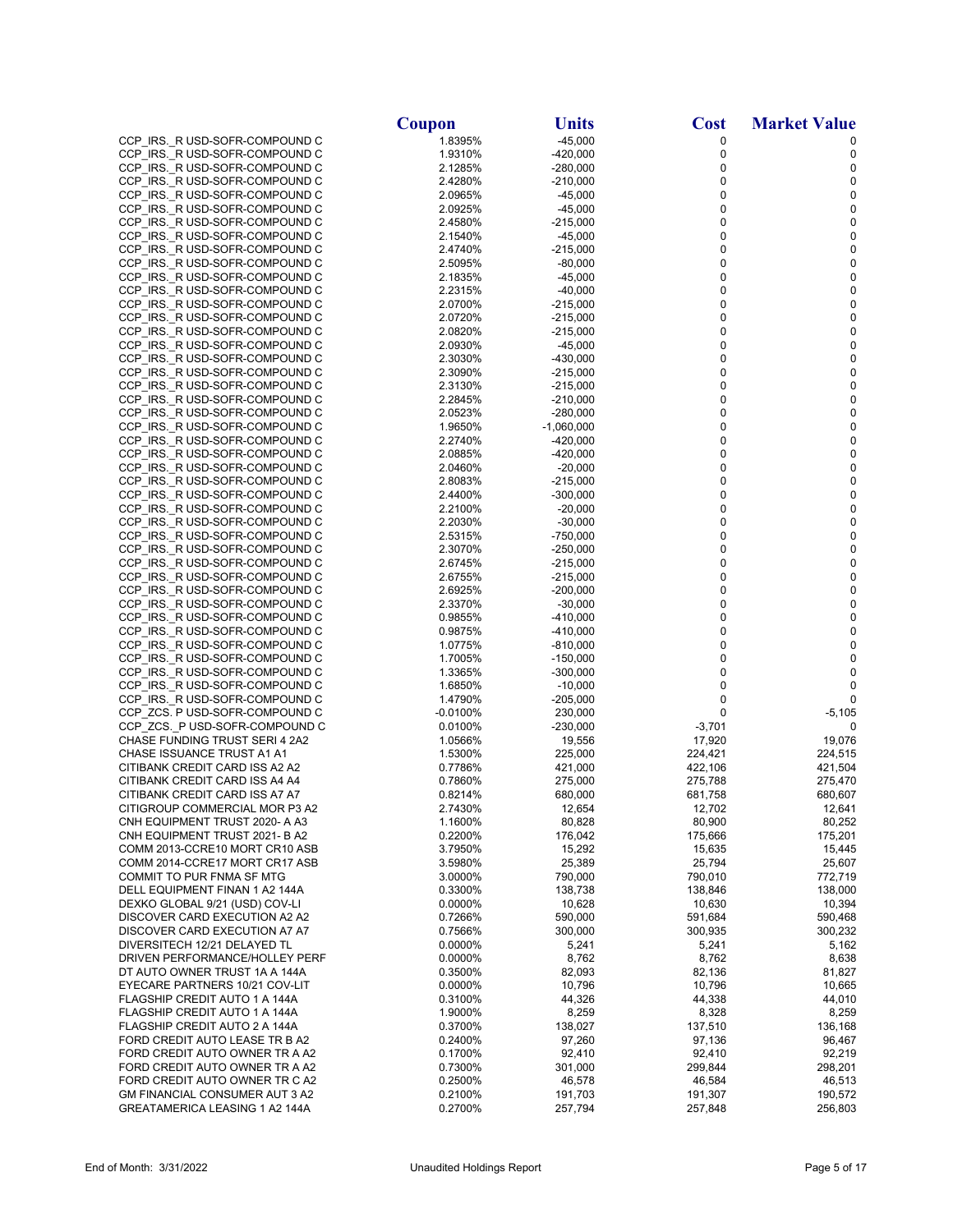|                                                                         | <b>Coupon</b>      | <b>Units</b>               | <b>Cost</b>          | <b>Market Value</b>    |
|-------------------------------------------------------------------------|--------------------|----------------------------|----------------------|------------------------|
| HARLEY-DAVIDSON MOTORCYCL B A2                                          | 0.2400%            | 82,318                     | 82,313               | 81,879                 |
| HILLMAN 2/21 DELAYED TL                                                 | 0.0000%            | 14,142                     | 14,141               | 13,863                 |
| <b>HONDA AUTO RECEIVABLES 20 1 A2</b>                                   | 0.1600%            | 69,485                     | 69,483               | 69,377                 |
| HONDA AUTO RECEIVABLES 20 2 A2                                          | 0.1700%            | 136,147                    | 136,146              | 135,673                |
| HONDA AUTO RECEIVABLES 20 4 A2                                          | 0.3900%            | 381,000                    | 380,852              | 377,129                |
| HYUNDAI AUTO LEASE S A A2 144A                                          | 0.2500%<br>0.1900% | 96,552                     | 96,570               | 96,425                 |
| HYUNDAI AUTO LEASE S B A2 144A<br><b>HYUNDAI AUTO LEASE S C A2 144A</b> | 0.2400%            | 0<br>184,714               | 0<br>183,524         | 0<br>182,916           |
| HYUNDAI AUTO RECEIVABLES C A2                                           | 0.2600%            | 77,256                     | 77,284               | 77,183                 |
| <b>HYUNDAI AUTO RECEIVABLES C A2B</b>                                   | 0.2497%            | 363,000                    | 363,173              | 362,880                |
| INDYMAC INDX MORTGAGE AR29 A1                                           | 0.7966%            | 19,421                     | 17,325               | 19,927                 |
| IRS P 0.606% R US0003M                                                  | 0.0000%            | $-2,090,000$               | $-4,974$             | 0                      |
| IRS P 1.064% R US0003M                                                  | 0.0000%            | $-100,000$                 | $-3,364$             | $-141$                 |
| IRS P 1.235% R US0003M                                                  | 0.0000%            | $-92,500$                  | $-3,034$             | $-250$                 |
| IRS P 1.244 R US0003M                                                   | 0.0000%            | $-92,500$                  | $-3,025$             | $-255$                 |
| IRS P 1.254% R US0003M                                                  | 0.0000%            | $-100,000$                 | $-3,298$             | $-394$                 |
| IRS P 1.438% R US0003M                                                  | 0.0000%            | $-190,000$                 | $-6,194$             | $-833$                 |
| IRS P 1.525% R US0003M                                                  | 0.0000%            | $-310,000$                 | $-8,231$             | $-788$                 |
| IRS P US0003M R 1.02%                                                   | 0.0000%            | $-1,100,000$               | $-4,345$             | $-34,111$              |
| IRS R 0.74% P US0003M<br>IRS R 1.0225% P SOFR                           | 0.0000%<br>0.0000% | $-2,090,000$<br>50,000     | $-3,344$<br>967      | $-74,922$<br>590       |
| IRS R 1.064% P US0003M                                                  | 0.0000%            | $-100,000$                 | $-3,364$             | $-14,181$              |
| IRS R 1.169% P SOFR                                                     | 0.0000%            | 50,000                     | 1,174                | 1,027                  |
| IRS R 1.232% P SOFR                                                     | 0.0000%            | 107,000                    | 2,624                | 1,631                  |
| IRS R 1.234 P US0003M                                                   | 0.0000%            | $-92,500$                  | $-3,034$             | $-11,847$              |
| IRS R 1.244% P US0003M                                                  | 0.0000%            | $-92,500$                  | $-3,025$             | $-11,771$              |
| IRS R 1.254% P US0003M                                                  | 0.0000%            | $-100,000$                 | $-3,298$             | $-10,905$              |
| <b>IRS R 1.415% P SOFR</b>                                              | 0.0000%            | 80,000                     | 2,230                | 1,314                  |
| <b>IRS R 1.42% P SOFR</b>                                               | 0.0000%            | 80,000                     | 2,294                | 1,340                  |
| IRS R 1.421% P SOFR                                                     | 0.0000%            | $-275,000$                 | $-7,728$             | $-24,606$              |
| IRS R 1.4325% P SOFR                                                    | 0.0000%            | $-275,000$                 | $-7,783$             | $-24,354$              |
| IRS R 1.438% P US0003M                                                  | 0.0000%            | $-190,000$                 | $-6,194$             | $-21,240$              |
| IRS R 1.45% P SOFR (OTC)<br>IRS R 1.48% P US0003M                       | 0.0000%<br>0.0000% | $-170,000$<br>-470,000     | $-5,185$<br>$-2,374$ | $-14,806$              |
| IRS R 1.525% P US0003M                                                  | 0.0000%            | $-310,000$                 | $-8,231$             | $-13,997$<br>$-31,712$ |
| IRS R 1.54% P SOFR                                                      | 0.0000%            | 81,000                     | 4,424                | 3,965                  |
| IRS R 1.55% P US0003M                                                   | 0.0000%            | 190,000                    | 6,897                | 3,309                  |
| <b>IRS R 1.59% P SOFR</b>                                               | 0.0000%            | 660,000                    | 9,933                | 3,290                  |
| <b>IRS R 1.71% P SOFR</b>                                               | 0.0000%            | 125,000                    | 5,056                | 3,073                  |
| <b>IRS R 1.74% P SOFR</b>                                               | 0.0000%            | 125,000                    | 5,248                | 3,210                  |
| IRS R 1.75% P SOFR                                                      | 0.0000%            | $-2,630,000$               | $-10,461$            | $-56, 130$             |
| IRS R 1.795% P US0003M                                                  | 0.0000%            | $-160,000$                 | $-4,356$             | $-10,428$              |
| IRS R 1.8% P US0003M                                                    | 0.0000%            | $-160,000$                 | $-4,400$             | $-10,322$              |
| IRS R 1.8475% P US0003M<br>IRS R 1.9375% P US0003M                      | 0.0000%<br>0.0000% | $-340,000$<br>240,000      | $-10,047$<br>9,630   | $-26,990$              |
| IRS R 2.05% P SOFR                                                      | 0.0000%            | $-105,000$                 | $-1,271$             | 4,809<br>$-4,313$      |
| IRS R 2.2% P SOFR                                                       | 0.0000%            | $-690,000$                 | $-2,734$             | $-7,879$               |
| IRS R 2.25% P SOFR                                                      | 0.0000%            | $-1,270,000$               | $-8,872$             | $-19,218$              |
| IRS R 2.39% P SOFR                                                      | 0.0000%            | $-1,032,000$               | $-4,678$             | $-14,050$              |
| IRS R SODE P 1.54%                                                      | 0.0000%            | 81,000                     | 5,235                | 5,953                  |
| IRS R SOFR P 1.0225%                                                    | 0.0000%            | 50,000                     | 4,791                | 5,874                  |
| IRS R SOFR P 1.169%                                                     | 0.0000%            | 50,000                     | 4,444                | 5,427                  |
| <b>IRS R SOFR P 1.232%</b>                                              | 0.0000%            | 107,000                    | 8,969                | 11,179                 |
| IRS R SOFR P 1.25%                                                      | 0.0000%            | $-2,630,000$               | $-10,461$            | $-1,904$               |
| IRS R SOFR P 1.36%                                                      | 0.0000%            | $-550,000$                 | $-2,233$             | $-550$                 |
| IRS R SOFR P 1.39%<br>IRS R SOFR P 1.415%                               | 0.0000%<br>0.0000% | $-690,000$<br>80,000       | $-2,484$<br>4,977    | $-860$<br>7,424        |
| <b>IRS R SOFR P 1.42%</b>                                               | 0.0000%            | 80,000                     | 5,026                | 7,405                  |
| IRS R SOFR P 1.421%                                                     | 0.0000%            | $-275,000$                 | $-7,728$             | $-1,107$               |
| IRS R SOFR P 1.4325%                                                    | 0.0000%            | $-275,000$                 | $-7,783$             | $-1,134$               |
| IRS R SOFR P 1.45%                                                      | 0.0000%            | $-170,000$                 | $-5,185$             | $-709$                 |
| IRS R SOFR P 1.54%                                                      | 0.0000%            | 270,000                    | 15,232               | 23,153                 |
| IRS R SOFR P 1.55%                                                      | 0.0000%            | $-105,000$                 | $-1,271$             | $-268$                 |
| <b>IRS R SOFR P 1.71%</b>                                               | 0.0000%            | 125,000                    | 6,002                | 9,540                  |
| IRS R SOFR P 1.74%                                                      | 0.0000%            | $-1,735,000$               | $-4,394$             | 6,017                  |
| IRS R SOFR P 1.78%                                                      | 0.0000%            | $-1,860,000$               | $-9,765$             | $-3,636$               |
| <b>IRS R SOFR P 2.13%</b>                                               | 0.0000%            | 270,000                    | 7,688                | 12,567                 |
| IRS R SOFR P 2.59%                                                      | 0.0000%            | 660,000                    | 7,808                | 12,872                 |
| IRS R SOFR P 2.75%                                                      | 0.0000%            | 560,000                    | 546                  | 5,603                  |
| IRS R US0003M P 1.02%<br>IRS R US0003M P 1.795%                         | 0.0000%<br>0.0000% | $-1,100,000$<br>$-160,000$ | $-4,345$<br>$-4,356$ | $-3$<br>$-1,210$       |
| IRS R US0003M P 1.8%                                                    | 0.0000%            | $-160,000$                 | $-4,400$             | $-1,182$               |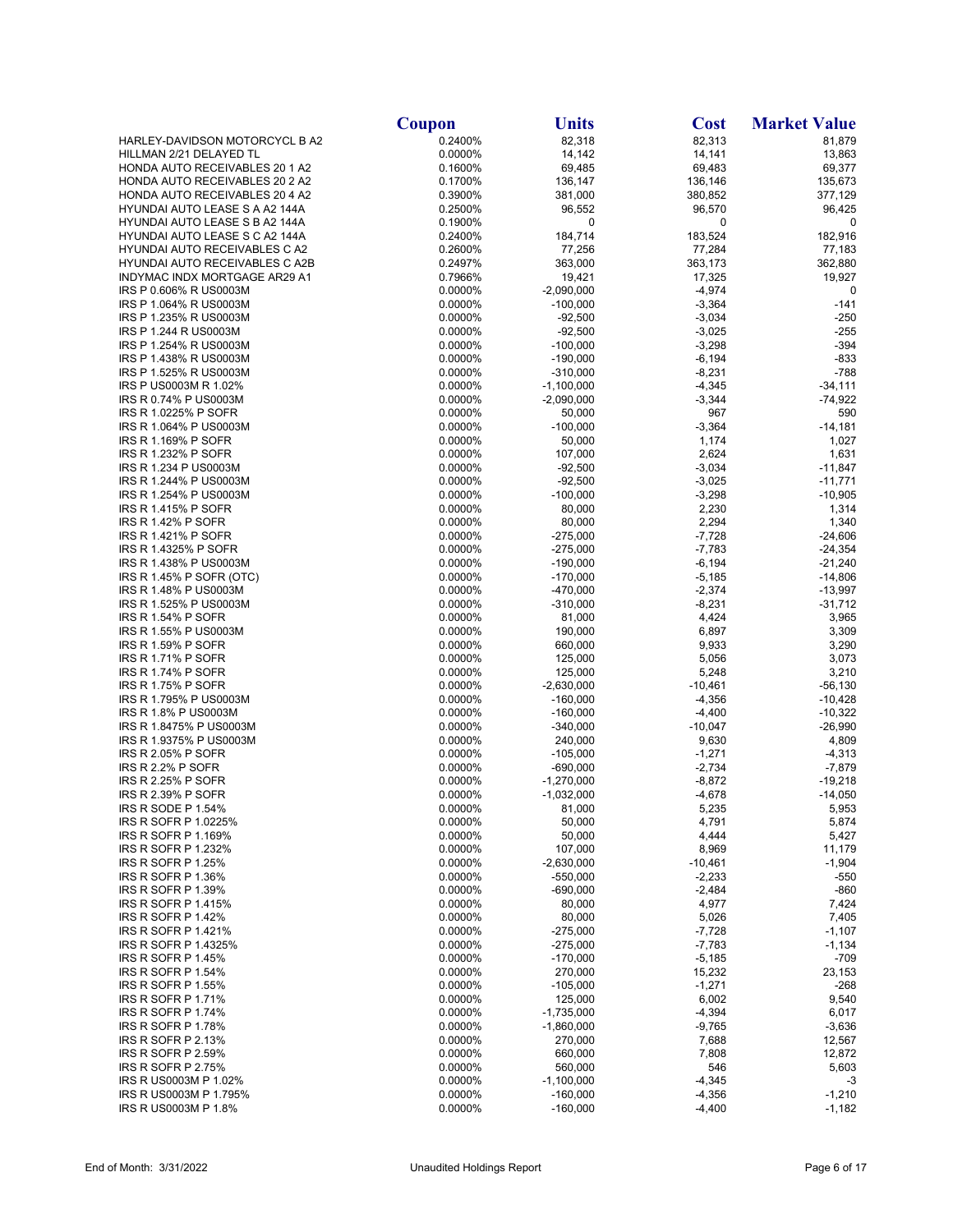|                                                                  | Coupon             | <b>Units</b>      | <b>Cost</b>       | <b>Market Value</b> |
|------------------------------------------------------------------|--------------------|-------------------|-------------------|---------------------|
| IRS R US0003M P 1.8475%                                          | 0.0000%            | $-340,000$        | $-10,047$         | $-2,534$            |
| IRS R US0003M P 1.9375%                                          | 0.0000%            | 240,000           | 9,630             | 18,939              |
| IRS R 0.606% P US0003M                                           | 0.0000%            | $-2,090,000$      | $-4,974$          | $-80,023$           |
| IRS R 1.95% P SOFR                                               | 0.0000%            | $-105,000$        | $-1,223$          | $-4,913$            |
| IRS R SOFR P 1.45%                                               | 0.0000%            | $-105,000$        | $-1,223$          | -169                |
| JP MORGAN CHASE COMME LC11 ASB                                   | 2.5539%            | 58,359            | 58,523            | 58,491              |
| JP MORGAN CHASE COMMER C10 ASB<br>JP MORGAN CHASE COMMER C16 ASB | 2.7018%<br>3.6744% | 5,321<br>30,593   | 5,362<br>31,209   | 5,332<br>30,869     |
| MARINER WEALTH ADVISORS 8/21 C                                   | 0.0000%            | 8,330             | 8,330             | 8,194               |
| MARLETTE FUNDING TRU 1A A 144A                                   | 0.6000%            | 26,074            | 26,073            | 25,969              |
| MARLETTE FUNDING TRU 2A A 144A                                   | 0.5100%            | 45,448            | 45,447            | 45,017              |
| MERCEDES-BENZ AUTO LEASE A A2                                    | 0.1800%            | 0                 | 0                 | 0                   |
| MERCEDES-BENZ AUTO LEASE B A2                                    | 0.2200%            | 278,247           | 277,824           | 276,880             |
| MERCEDES-BENZ AUTO LEASE B A2                                    | 0.3100%            | 11,316            | 11,316            | 11,311              |
| MERRILL LYNCH MORTGAGE HE2 A1B                                   | 1.3966%            | 8,896             | 8,110             | 8,719               |
| MMAF EQUIPMENT FINAN A A2 144A                                   | 0.7400%            | 130,810           | 130,986           | 130,002             |
| MMAF EQUIPMENT FINAN B A3 144A                                   | 2.0100%            | 246,318           | 246,097           | 245,749             |
| MORGAN STANLEY BANK OF C9 AAB                                    | 2.6570%            | 25,824            | 26,055            | 25,859              |
| NAKED JUICE/TROPICANA 1/22 COV                                   | 0.0000%            | 2,296             | 2,296             | 2,255               |
| NAVIENT STUDENT LOA 2A A2 144A                                   | 1.5066%<br>0.3000% | 12,614<br>159,639 | 12,679<br>159,311 | 12,618              |
| NISSAN AUTO LEASE TRUST 2 A A2<br>NISSAN AUTO RECEIVABLES 2 A A2 | 1.3200%            | 369,000           | 368,985           | 158,705<br>367,179  |
| OIS P 1.95% R SOFR                                               | 0.0000%            | $-1,420,000$      | $-4,544$          | $-4,544$            |
| OIS R 2.45% P SOFR                                               | 0.0000%            | $-1,420,000$      | $-6,177$          | $-6,177$            |
| OSCAR US FUNDING XI 2A A2 144A                                   | 0.3900%            | 81,385            | 81,236            | 81,213              |
| PFS FINANCING CORP B A 144A                                      | 1.2100%            | 374,000           | 376,059           | 373,783             |
| PFS FINANCING CORP C A 144A                                      | 2.2300%            | 100,000           | 101,538           | 100,135             |
| PRECISION MEDICINE 2/21                                          | 0.0000%            | 7,650             | 7,650             | 7,491               |
| PRESTIGE AUTO RECEI 1A A2 144A                                   | 0.5500%            | 50,000            | 49,890            | 49,708              |
| PRESTIGE AUTO RECEIV 1A D 144A                                   | 3.6100%            | 62,814            | 63,024            | 62,809              |
| SANTANDER CONSUMER AA A2 144A                                    | 0.2300%            | 58,462            | 58,456            | 58,411              |
| SANTANDER RETAIL AUT A A2 144A                                   | 0.3200%            | 61,367            | 61,405            | 60,860              |
| SANTANDER RETAIL AUT B A2 144A                                   | 0.4200%            | 121,239           | 121,358           | 120,854             |
| SANTANDER RETAIL AUT C A2 144A                                   | 0.2900%            | 100,412           | 100,236           | 99,552              |
| SMB PRIVATE EDUCATIO A A1 144A<br>SOVOS COMPLIANCE 8/21 COV-LITE | 0.8966%<br>0.0000% | 83,414<br>5,405   | 83,562<br>5,391   | 83,386<br>5,388     |
| TESLA AUTO LEASE TRU A A2 144A                                   | 0.3600%            | 179,758           | 179,770           | 177,734             |
| TESLA AUTO LEASE TRU A A2 144A                                   | 0.5500%            | 38,223            | 38,254            | 38,207              |
| TESLA AUTO LEASE TRU A A3 144A                                   | 0.6800%            | 123,000           | 122,922           | 122,188             |
| TOYOTA AUTO RECEIVABLES 2 A A2                                   | 0.1600%            | 66,878            | 66,878            | 66,791              |
| TOYOTA AUTO RECEIVABLES 2 A A2                                   | 0.7400%            | 326,000           | 325,985           | 323,286             |
| TOYOTA LEASE OWNER T A A2 144A                                   | 0.2700%            | 201,868           | 201,753           | 200,811             |
| TOYOTA LEASE OWNER T B A2 144A                                   | 0.2500%            | 147,747           | 147,304           | 146,151             |
| <b>U S TREASURY BOND</b>                                         | 1.3750%            | 35,000            | 34,061            | 26,939              |
| U S TREASURY BOND                                                | 1.7500%            | 1,190,000         | 1,140,794         | 1,031,395           |
| U S TREASURY BOND                                                | 1.8750%            | 30,000            | 27,692            | 26,316              |
| UNIVERSAL HOSPITAL/AGILITI                                       | 0.0000%            | 125,664           | 125,270           | 124,721             |
| VERIZON OWNER TRUST 2019 A A1A                                   | 2.9300%            | 24,815            | 25,101            | 24,890              |
| VERIZON OWNER TRUST 2019 A A1B                                   | 0.7786%<br>2.3300% | 77,715            | 77,815<br>61,332  | 77,725              |
| VERIZON OWNER TRUST 2019 B A1A<br>VERIZON OWNER TRUST 2019 B A1B | 0.8986%            | 60,697<br>148,984 | 149,234           | 60,854<br>149,111   |
| VERIZON OWNER TRUST 2019 C A1A                                   | 1.9400%            | 43,220            | 43,370            | 43,276              |
| VERIZON OWNER TRUST 2019 C A1B                                   | 0.8686%            | 68,072            | 68,235            | 68,129              |
| VERIZON OWNER TRUST 2020-B B A                                   | 0.4700%            | 146,000           | 143,924           | 143,950             |
| VOLKSWAGEN AUTO LEASE TRU A A2                                   | 0.2700%            | 96,765            | 96,783            | 96,631              |
| VOLVO FINANCIAL EQU 1A A2 144A                                   | 0.3700%            | 77,740            | 77,764            | 77,691              |
| WORLD OMNI AUTO RECEIVABL B A2                                   | 0.2000%            | 179,963           | 179,974           | 179,169             |
| WORLD OMNI AUTO RECEIVABL C A2                                   | 0.3500%            | 15,513            | 15,520            | 15,501              |
| WORLD OMNI AUTOMOBILE LEA A A2                                   | 0.2100%            | 336,466           | 336,442           | 334,074             |
| WORLD OMNI SELECT AUTO TR A A2                                   | 0.4700%            | 6,075             | 6,079             | 6,073               |
| WORLD OMNI SELECT AUTO TR A A2                                   | 0.2900%            | 102,613           | 102,405           | 101,921             |
| <b>Total of Domestic Corporate &amp; Other Bonds</b>             |                    |                   | 17,069,703        | 17,001,423          |
| <b>Inflation Protection Securities</b>                           |                    |                   |                   |                     |
| US TREAS-CPI INFLAT                                              | 1.0000%            | 1,830,107         | 2,002,571         | 2,256,720           |
| US TREAS-CPI INFLAT                                              | 0.5000%            | 2,414,246         | 2,545,396         | 2,573,050           |
| US TREAS-CPI INFLAT                                              | 1.3750%            | 814,057           | 954,978           | 1,042,629           |
| US TREAS-CPI INFLAT                                              | 1.7500%            | 194,541           | 201,533           | 222,711             |
| US TREAS-CPI INFLAT                                              | 3.6250%            | 213,749           | 242,362           | 270,723             |
| US TREAS-CPI INFLAT                                              | 3.8750%            | 34,195            | 46,681            | 45,207              |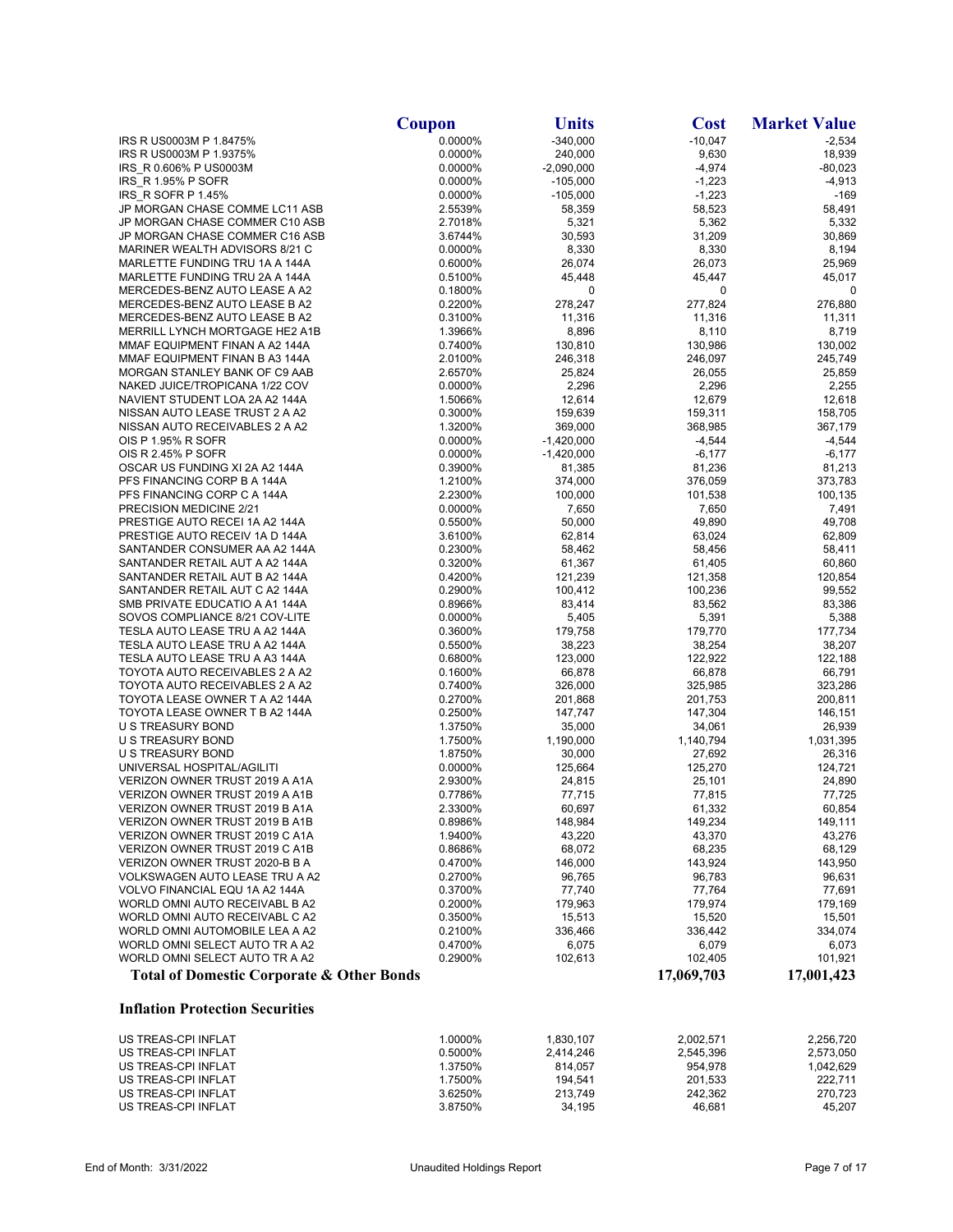|                                                                    | Coupon             | <b>Units</b>           | <b>Cost</b>            | <b>Market Value</b>    |
|--------------------------------------------------------------------|--------------------|------------------------|------------------------|------------------------|
| US TREAS-CPI INFLAT                                                | 3.3750%            | 190,021                | 243,632                | 267,974                |
| US TREAS-CPI INFLAT                                                | 2.3750%            | 1,229,792              | 1,331,812              | 1,402,678              |
| US TREAS-CPI INFLAT                                                | 2.0000%            | 700,989                | 776,223                | 785,437                |
| US TREAS-CPI INFLAT                                                | 2.5000%            | 101,459                | 110,063                | 123,583                |
| US TREAS-CPI INFLAT                                                | 2.1250%            | 1,528,639              | 1,885,232              | 2,159,431              |
| US TREAS-CPI INFLAT<br>US TREAS-CPI INFLAT                         | 0.7500%<br>0.6250% | 3,462,025<br>5,832,205 | 3,519,624<br>5,998,980 | 3,870,088<br>6,193,165 |
| US TREAS-CPI INFLAT                                                | 0.8750%            | 2,298,825              | 2,527,119              | 2,601,078              |
| US TREAS-CPI INFLAT                                                | 0.2500%            | 4,873,867              | 5,150,236              | 5,150,972              |
| US TREAS-CPI INFLAT                                                | 0.1250%            | 15, 192, 157           | 16,218,818             | 15,973,976             |
| US TREAS-CPI INFLAT                                                | 0.3750%            | 4,499,719              | 4,609,909              | 4,753,985              |
| WII USTPF UNIT                                                     | 0.0000%            | 7,798,718              | 83,153,863             | 96,618,214             |
| <b>Total of Inflation Protection Securities</b>                    |                    |                        | 131,519,033            | 146,311,621            |
| <b>Senior Secured Loans</b>                                        |                    |                        |                        |                        |
|                                                                    |                    |                        |                        |                        |
| <b>ACRISURE 1/20 TLB</b>                                           | 0.0000%            | 97,263                 | 92,962                 | 95,723                 |
| ACRISURE 11/21 INCREMENTAL TLB                                     | 0.0000%            | 11,380                 | 11,294                 | 11,316                 |
| ADDISON GROUP 12/21 COV-LITE T                                     | 0.0000%            | 28,728                 | 28,656                 | 28,567                 |
| ADIENT 4/21 TLB1                                                   | 0.0000%            | 31,421                 | 31,379                 | 30,871                 |
| ADVANCED COMPUTER 9/19<br>ADVANCED DRAINAGE 7/19 TL                | 0.0000%<br>0.0000% | 49,000                 | 48,686                 | 48,459                 |
| ADVISOR GROUP 1/21 TL                                              | 0.0000%            | 67,981<br>0            | 67,301<br>0            | 67,514<br>0            |
| ALCHEMY COPYRIGHTS 8/20 COV-LI                                     | 0.0000%            | 223,565                | 222,981                | 222,726                |
| ALKERMES 3/21 COV-LITE TLB                                         | 0.0000%            | 98,742                 | 97,952                 | 96,274                 |
| ALLEGRO MICROSYSTEMS 9/20 COV-                                     | 0.0000%            | 1,730                  | 1,713                  | 1,713                  |
| ALLIANCE LAUNDRY 9/20 COV-LITE                                     | 0.0000%            | 189,470                | 189,012                | 187,458                |
| <b>ALLIANT HOLDINGS 10/21 TLB4</b>                                 | 0.0000%            | 10,545                 | 10,531                 | 10,464                 |
| ALLIANT INSURANCE 4/18                                             | 0.0000%            | 121,231                | 117,784                | 119,759                |
| AMERICAN BEACON/ RESOLUTE INVE                                     | 0.0000%            | 308,400                | 305,056                | 305,896                |
| AMERICAN RESIDENTIAL 10/20                                         | 0.0000%            | 87,516                 | 87,078                 | 86,313                 |
| AMWINS 2/21 TLB                                                    | 0.0000%            | 160,705                | 160,521                | 157,893                |
| AOC/ALIANCYS 10/21 TL                                              | 0.0000%            | 0                      | 0                      | 0                      |
| APPLIED SYSTEMS 9/17 COV-LITE                                      | 0.0000%            | 98,592                 | 98,715                 | 97,828                 |
| AQA ACQUISITION/SMARTBEAR 11/2<br>ARAMARK 6/18 COV-LITE TLB        | 0.0000%<br>0.0000% | 81,935<br>12,220       | 82,243<br>12,191       | 81,423<br>11,964       |
| ARBY'S/INSPIRE BRANDS 1/20 COV                                     | 0.0000%            | 165,383                | 154,950                | 163,935                |
| ARBY'S/INSPIRE BRANDS 1/22 TLB                                     | 0.0000%            | 45,807                 | 45,349                 | 45,501                 |
| ARUBA INVESTMENTS (ANGUS)11/20                                     | 0.0000%            | 28,265                 | 27,982                 | 27,841                 |
| ASCEND PERFORMANCE 2/21 COV-LI                                     | 0.0000%            | 83,376                 | 82,464                 | 82,994                 |
| ASCENSUS 5/21 TL                                                   | 0.0000%            | 100,258                | 99,134                 | 99,381                 |
| ASP BLADE/OREGON TOOL 10/21 IN                                     | 0.0000%            | 23,043                 | 22,928                 | 22,703                 |
| ASPEN DENTAL 2/21 COV-LITE TLB                                     | 0.0000%            | 115,480                | 114,633                | 113,333                |
| ASPEN DENTAL 3/18 TLB                                              | 0.0000%            | 99,741                 | 97,497                 | 97,690                 |
| ASPEN DENTAL 6/21 INCREMENTAL                                      | 0.0000%            | 74,057                 | 73,749                 | 73,070                 |
| ASTRA/ANTHOLOGY 10/21 COV-LITE                                     | 0.0000%            | 133,458                | 130,162                | 129,288                |
| ATHENAHEALTH 2/22 COV-LITE TLB                                     | 0.0000%            | 260,142                | 258,841                | 256,955                |
| ATLANTIC AVIATION 7/21 COV-LIT<br><b>AUTHENTIC BRANDS 1/21 TLB</b> | 0.0000%            | 228,083                | 227,544                | 224,840                |
| AUTHENTIC BRANDS 12/21 DELAYED                                     | 0.0000%<br>0.0000% | 174,279<br>8,047       | 174,279<br>7,986       | 172,681<br>7,906       |
| AUTHENTIC BRANDS 12/21 TLB1                                        | 0.0000%            | 75,439                 | 74,873                 | 74,119                 |
| AUTODATA 5/19 COV-LITE TLB                                         | 0.0000%            | 62,759                 | 62,367                 | 62,004                 |
| AVANTOR 7/21 B5 COV-LITE TLB                                       | 0.0000%            | 125,000                | 122,969                | 123,861                |
| AVANTOR 7/21 COV-LITE TLB4                                         | 0.0000%            | 0                      | 0                      | 0                      |
| BAY CLUB 9/18 COV-LITE TL                                          | 0.0000%            | 121,097                | 122,853                | 114,090                |
| BEACON ROOFING 5/21 COV-LITE T                                     | 0.0000%            | 101,074                | 98,996                 | 99,450                 |
| BELFOR 3/22 INCREMENTAL TL                                         | 0.0000%            | 120,395                | 116,783                | 119,793                |
| BELFOR 4/19 TLB                                                    | 0.0000%            | 30,713                 | 30,624                 | 30,521                 |
| BELRON 4/21 (USD) TLB                                              | 0.0000%            | 97,273                 | 95,271                 | 96,471                 |
| BLACKSTONE CQP 5/21 TLB                                            | 0.0000%            | 134,571                | 133,492                | 133,752                |
| BLACKSTONE MORTGAGE 6/21 TLB2                                      | 0.0000%            | 82,419                 | 80,057                 | 81,801                 |
| <b>BOYD 6/21 TL</b>                                                | 0.0000%            | 57,834                 | 57,543                 | 57,159                 |
| <b>BRICKMAN GROUP/BRIGHTVIEW</b>                                   | 0.0000%            | 246,934                | 243,801                | 244,773                |
| CABLEVISION SYSTEMS 3/17 TLB<br>CABLEVISION SYSTEMS/ALTICE USA     | 0.0000%<br>0.0000% | 196,700<br>0           | 192,485<br>0           | 193,136<br>0           |
| CALLAWAY/JACK WOLFSKIN 12/18                                       | 0.0000%            | 181,957                | 181,275                | 181,503                |
| CAMBREX 1/21 COV-LITE TLB2                                         | 0.0000%            | 141,499                | 140,246                | 140,173                |
| CAMPING WORLD 6/21 COV-LITE TL                                     | 0.0000%            | 109,224                | 107,449                | 104,787                |
| CANO HEALTH 1/22 TL                                                | 0.0000%            | 0                      | 0                      | 0                      |
| CARESTREAM 5/20 EXTENDED TL                                        | 0.0000%            | 54,241                 | 53,698                 | 53,428                 |
| CCC INFORMATION/CCC INTELLIGEN                                     | 0.0000%            | 92,556                 | 92,325                 | 91,538                 |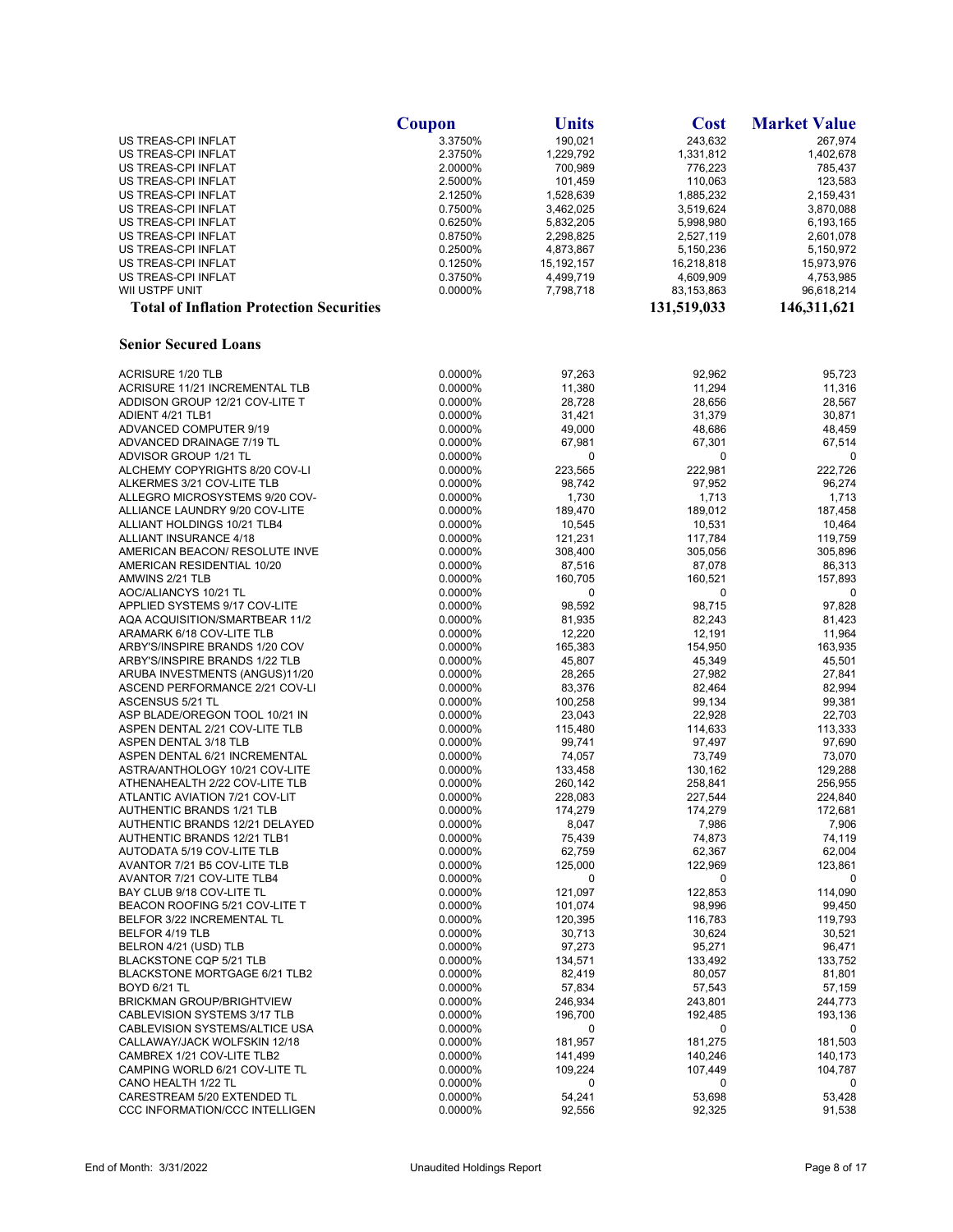|                                                                  | <b>Coupon</b>      | <b>Units</b>       | <b>Cost</b>        | <b>Market Value</b> |
|------------------------------------------------------------------|--------------------|--------------------|--------------------|---------------------|
| CCI/CONSUMER CELLULAR 12/20 TL                                   | 0.0000%            | 120,000            | 117,850            | 118,175             |
| CENSEOHEALTH / ADVANCE HEALTH                                    | 0.0000%            | 65,326             | 65,031             | 64,167              |
| <b>CENTURI GROUP 8/21 TLB</b>                                    | 0.0000%            | 23,944             | 23,705             | 23,501              |
| CENTURYLINK 1/20 COV-LITE TLB                                    | 0.0000%            | 127,719            | 126,070            | 124,168             |
| CERIDIAN 4/18 COV-LITE TLB                                       | 0.0000%            | 147,941            | 145,145            | 145,767             |
| CHAMBERLAIN/CHARIOT BUYER 11/2                                   | 0.0000%            | 97,374             | 97,254             | 96,076              |
| CHROMAFLO TECHNOLOGIES 11/16                                     | 0.0000%            | 19,607             | 19,558             | 18,675              |
| CINEWORLD 9/19 INCREMENTAL TL<br>CITADEL SECURITIES 1/21 TLB     | 0.0000%<br>0.0000% | 5,106<br>0         | 5,086<br>0         | 3,842<br>0          |
| CLARIVATE ANALYTICS 10/19 COV-                                   | 0.0000%            | 98,492             | 97,138             | 97,303              |
| CLARIVATE ANALYTICS 9/20                                         | 0.0000%            | 49,500             | 49,253             | 48,974              |
| CLAROS MORTGAGE 11/21 TLB                                        | 0.0000%            | 123,000            | 123,324            | 122,385             |
| CLOUDERA 10/21 COV-LITE TL                                       | 0.0000%            | 25,896             | 25,637             | 25,540              |
| COHU 9/18 COV-LITE TLB                                           | 0.0000%            | 30,516             | 29,885             | 30,211              |
| COMMSCOPE 1/19 TLB                                               | 0.0000%            | 110,842            | 110,620            | 107,747             |
| CONNECTWISE 9/21 COV-LITE TLB                                    | 0.0000%            | 105,910            | 105,851            | 105,063             |
| CONSOLIDATED CONTAINER/ALTIUM                                    | 0.0000%            | 21,297             | 21,191             | 20,493              |
| CORELOGIC 6/21 COV-LITE TL                                       | 0.0000%            | 119,750            | 119,226            | 118,179             |
| CORNERSTONE ONDEMAND 10/21 COV                                   | 0.0000%            | 94,689             | 94,320             | 93,624              |
| COVANTA 11/21 TLB                                                | 0.0000%            | 55,496             | 55,357             | 55,160              |
| COVANTA 11/21 TLC                                                | 0.0000%            | 4,157              | 4,147              | 4,132               |
| COWEN 3/21 COV-LITE TLB                                          | 0.0000%            | 76,479             | 75,987             | 75,237              |
| CPM HOLDINGS 10/18 COV-LITE TL                                   | 0.0000%            | 109,500            | 108,131            | 107,721             |
| CTC HOLDINGS/CHICAGO TRADING C                                   | 0.0000%            | 108,429            | 105,718            | 105,989             |
| DEALER TIRE 1/20 TLB1                                            | 0.0000%            | 124,873            | 124,984            | 124,093             |
| DELL SOFTWARE (QUEST/ONE IDENT                                   | 0.0000%            | 83,754             | 82,864             | 82,380              |
| DEXKO GLOBAL 9/21 (USD) COV-LI                                   | 0.0000%            | 55,799             | 55,704             | 54,567              |
| DIAMOND SPORTS/SINCLAIR/REGION                                   | 0.0000%            | 89,357             | 89,374             | 30,214              |
| DISCOVERORG/ZOOMINFO 2/21 COV-                                   | 0.0000%            | 280,600            | 280,499            | 279,197             |
| DIVERSEY 9/21 COV-LITE TL<br>DIVERSITECH 12/21 COV-LITE TL       | 0.0000%<br>0.0000% | 38,237<br>25,330   | 38,046<br>25,203   | 37,415<br>24,950    |
| DRIVEN PERFORMANCE/HOLLEY PERF                                   | 0.0000%            | 52,479             | 52,216             | 51,735              |
| <b>DRW 3/21 TL</b>                                               | 0.0000%            | 91,746             | 91,390             | 90,828              |
| DTZ/CUSHMAN 1/20 COV-LITE TLB                                    | 0.0000%            | 195,898            | 190,226            | 192,959             |
| DUFF & PHELPS 4/20 (USD) COV-L                                   | 0.0000%            | 202,627            | 201,558            | 201,361             |
| DYNATRACE 8/18 COV-LITE TL                                       | 0.0000%            | 0                  | 0                  | 0                   |
| E2OPEN 02/21 COV-LITE TL                                         | 0.0000%            | 96,981             | 96,309             | 95,575              |
| ELANCO ANIMAL HEALTH 8/20 COV-                                   | 0.0000%            | 250,001            | 246,251            | 245,703             |
| EMBECTA 1/22 COV-LITE TLB                                        | 0.0000%            | 150,000            | 149,110            | 147,777             |
| EMDEON 3/17 COV-LITE TLB                                         | 0.0000%            | 169,589            | 167,562            | 168,444             |
| ENTEGRIS 3/22 COV-LITE TLB                                       | 0.0000%            | 159,032            | 157,441            | 158,502             |
| ENTERTAINMENT PARTNERS 10/21 C                                   | 0.0000%            | 90,300             | 89,849             | 89,529              |
| EPICOR 7/20 COV-LITE TL                                          | 0.0000%            | 372                | 365                | 368                 |
| EVERCOMMERCE 6/21 COV-LITE TLB                                   | 0.0000%            | 120,778            | 120,689            | 119,268             |
| EYECARE PARTNERS 10/21 INCREME                                   | 0.0000%            | 43,185             | 43,077             | 42,658              |
| FENDER MUSICAL 11/21 TLB                                         | 0.0000%            | 42,070             | 41,859             | 41,649              |
| FERRO 4/18 (USD) COV-LITE TLB1                                   | 0.0000%            | 12,806             | 12,774             | 12,762              |
| FERRO 4/18 (USD) COV-LITE TLB2                                   | 0.0000%            | 15,124<br>15,069   | 14,735             | 15,072              |
| FERRO 4/18 (USD) COV-LITE TLB3<br>FILTRATION GROUP 10/21 INCREME | 0.0000%<br>0.0000% | 14,205             | 14,681<br>14,169   | 15,017<br>14,027    |
| FILTRATION GROUP 3/18 (USD) TL                                   | 0.0000%            | 450,000            | 443,813            | 442,922             |
| FIRST ADVANTAGE 2/21 COV-LITE                                    | 0.0000%            | 142,654            | 142,055            | 141,644             |
| FIRSTLIGHT FIBER 5/18 TL                                         | 0.0000%            | 97,552             | 96,863             | 94,179              |
| FLEETCOR 4/21 TLB                                                | 0.0000%            | 192,166            | 189,417            | 188,632             |
| FLEXERA SOFTWARE 12/20 COV-LIT                                   | 0.0000%            | 228,192            | 228,087            | 225,136             |
| FLYNN RESTAURANT 12/21 EXTENDE                                   | 0.0000%            | 121,427            | 118,260            | 119,480             |
| FOCUS FINANCIAL PARTNERS 1/20                                    | 0.0000%            | 216,522            | 215,066            | 213,320             |
| FOREST CITY 11/19 TLB                                            | 0.0000%            | 0                  | 0                  | 0                   |
| FORTRESS INVESTMENT 9/20 COV-L                                   | 0.0000%            | 0                  | 0                  | 0                   |
| FOUNDATION BUILDING MATERIALS                                    | 0.0000%            | 139,741            | 139,926            | 137,121             |
| GEON PERFORMANCE 8/21 COV-LITE                                   | 0.0000%            | 28,718             | 28,502             | 28,592              |
| <b>GLOBAL HEALTHCARE EXCHANGE</b>                                | 0.0000%            | 178,520            | 175,858            | 177,181             |
| GRAFTECH 2/18 COV-LITE TLB                                       | 0.0000%            | 46,483             | 45,541             | 45,844              |
| <b>GRAHAM PACKAGING 2/21 COV-LITE</b>                            | 0.0000%            | 79,167             | 78,870             | 77,668              |
| GREATBATCH/INTEGER 8/21                                          | 0.0000%            | 101,892            | 101,382            | 101,382             |
| GRIFFON/HUNTER FAN 1/22 TLB                                      | 0.0000%            | 67,613             | 67,443             | 66,831              |
| HARSCO 3/21 TL                                                   | 0.0000%            | 103,797            | 103,278            | 100,986             |
| HAYWARD INDUSTRIES 5/21 COV-LT                                   | 0.0000%            | 79,554             | 79,570             | 78,494              |
| HD SUPPLY WATERWORKS 6/21 TLB<br>HEUBACH/LUXEMBOURG INVESTMENT   | 0.0000%<br>0.0000% | 115,028<br>127,741 | 114,880            | 113,877<br>125,346  |
| HILEX POLY/NOVOLEX 3/21 COV-LI                                   | 0.0000%            | 105,316            | 127,151<br>101,742 | 105,044             |
| HILEX POLY/NOVOLEX 6/18                                          | 0.0000%            | 149,581            | 148,958            | 149,218             |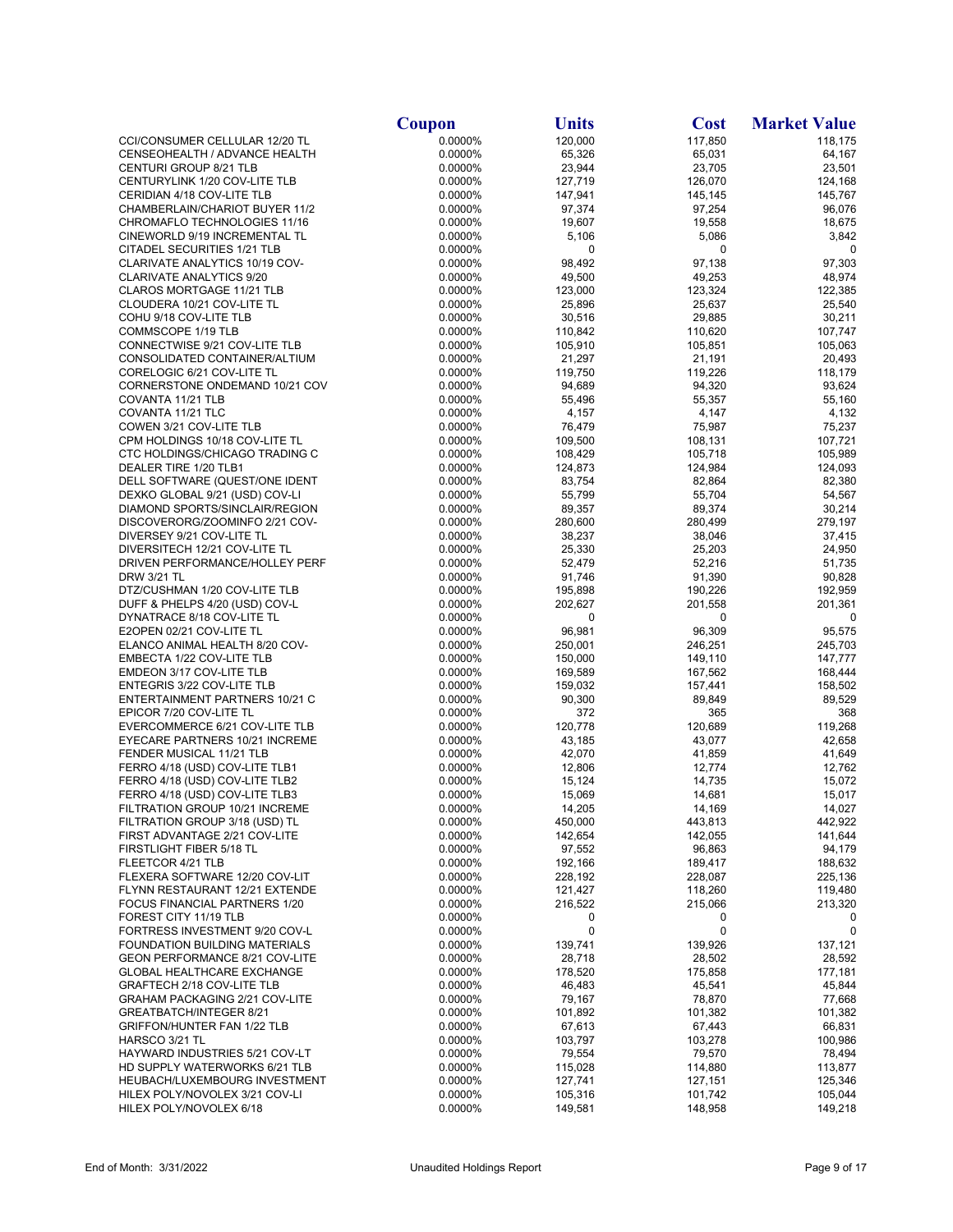|                                                                  | Coupon             | <b>Units</b>      | <b>Cost</b>       | <b>Market Value</b> |
|------------------------------------------------------------------|--------------------|-------------------|-------------------|---------------------|
| HILLMAN 2/21 TLB1                                                | 0.0000%            | 58,909            | 58,761            | 57,743              |
| HORIZON PHARMA/HORIZON                                           | 0.0000%            | 213,400           | 212,177           | 210,893             |
| HORNBLOWER 11/20 INCREMENTAL C                                   | 0.0000%            | 79,728            | 77,495            | 71,038              |
| HUB INTERNATIONAL 1/21 COV-LIT                                   | 0.0000%            | 148,772           | 148,121           | 147,691             |
| HUDSON RIVER 3/21 TL                                             | 0.0000%            | 161,488           | 159,319           | 158,730             |
| HYLAND SOFTWARE 10/18<br>ICON/PRA HEALTH 7/21 US TERM L          | 0.0000%            | 247,112           | 244,717           | 245,528             |
| II-VI 12/21 TLB                                                  | 0.0000%<br>0.0000% | 62,540<br>250,479 | 62,414<br>249,406 | 62,188<br>248,600   |
| <b>INEOS 11/21 (USD) TL</b>                                      | 0.0000%            | 169,000           | 168,789           | 165,461             |
| INGRAM MICRO 7/21 COV-LITE TL                                    | 0.0000%            | 83,402            | 82,848            | 82,589              |
| INSTRUCTURE 10/21 COV-LITE TLB                                   | 0.0000%            | 275,000           | 274,938           | 273,625             |
| INSULET 4/21 COV-LITE TLB                                        | 0.0000%            | 56,327            | 56,186            | 55,905              |
| INTERNET BRANDS 6/20 INCREMENT                                   | 0.0000%            | 82,917            | 82,611            | 81,895              |
| INTERNET BRANDS 8/17 COV-LITE                                    | 0.0000%            | 109,148           | 106,354           | 107,678             |
| INTRAWEST/ALTERRA 7/21 SERIES                                    | 0.0000%            | 240,204           | 234,705           | 238,103             |
| ISTAR FINANCIAL 6/16 TLB                                         | 0.0000%            | 0                 | 0                 | 0                   |
| JANE STREET 1/21 TL                                              | 0.0000%            | 133,650           | 133,510           | 131,562             |
| JMC STEEL/ZEKELMAN 1/20 TL<br>JUMP FINANCIAL 7/21 TLB            | 0.0000%<br>0.0000% | 88,264<br>93,229  | 88,264<br>90,898  | 86,462<br>92,064    |
| K-MAC 7/21 COV-LITE TL                                           | 0.0000%            | 165,000           | 163,394           | 162,629             |
| KOFAX 1/19 INCREMENTAL                                           | 0.0000%            | 91,057            | 90,119            | 90,351              |
| KOFAX 2/18 COV-LITE TL                                           | 0.0000%            | 4,339             | 4,339             | 4,298               |
| KRATON POLYMER 11/21 (USD) TL                                    | 0.0000%            | 32,088            | 31,927            | 31,667              |
| KREF HOLDINGS/KKR REAL ESTATE                                    | 0.0000%            | 75,188            | 75,188            | 74,436              |
| L&W/AUTOKINITON GROUP (AGG) 4/                                   | 0.0000%            | 59,950            | 59,450            | 58,976              |
| LAKESHORE LEARNING 10/21 COV-L                                   | 0.0000%            | 16,675            | 16,591            | 16,355              |
| LAKESHORE RECYCLING 8/21 TLB                                     | 0.0000%            | 109,500           | 109,774           | 108,679             |
| LASERSHIP 5/21 COV-LITE TL                                       | 0.0000%            | 63,934            | 63,877            | 63,534              |
| LES SCHWAB 10/20 COV-LITE TLB                                    | 0.0000%            | 73,463            | 73,257            | 72,728              |
| LEVEL 3 11/19 COV-LITE TLB                                       | 0.0000%            | 144,198           | 141,682           | 141,359             |
| LIFE SCIENCES/ASP NAVIGATE 9/2<br>LIVE NATION 10/19 TLB          | 0.0000%<br>0.0000% | 87,516<br>79,323  | 86,203<br>79,587  | 85,766<br>77,340    |
| LUCID ENERGY 11/21 TL                                            | 0.0000%            | 149,645           | 148,368           | 148,243             |
| MAJORDRIVE HOLDINGS COV-LITE T                                   | 0.0000%            | 78,880            | 78,735            | 77,549              |
| MARINER WEALTH ADVISORS 8/21 C                                   | 0.0000%            | 58,221            | 57,639            | 57,275              |
| MAXLINEAR 6/21 COV-LITE TLB                                      | 0.0000%            | 87,415            | 87,196            | 86,322              |
| MEDICAL SOLUTIONS 11/21 COV-LI                                   | 0.0000%            | 0                 | 0                 | 0                   |
| MEDIWARE INFORMATION/WELLSKY 3                                   | 0.0000%            | 43,195            | 42,979            | 42,720              |
| MEDLINE INDUSTRIES/MOZART 10/2                                   | 0.0000%            | 313,450           | 313,415           | 310,159             |
| MEDPLAST 6/18 2ND LIEN TL                                        | 0.0000%            | 25,000            | 24,573            | 22,958              |
| MERIDIAN 7/21 TL                                                 | 0.0000%            | 60,100            | 59,950            | 59,123              |
| MESSER INDUSTRIES 10/18 (USD)<br><b>MGM 6/18 TL</b>              | 0.0000%<br>0.0000% | 124,991<br>0      | 122,759<br>0      | 123,099<br>0        |
| MICRO FOCUS 1/22 (USD) B5 COV-                                   | 0.0000%            | 54,654            | 54,108            | 53,971              |
| MICRO FOCUS 5/20 (USD) TL                                        | 0.0000%            | 97,907            | 95,584            | 96,927              |
| MICRO FOCUS 6/17 (SEATTLE                                        | 0.0000%            | 142,645           | 140,243           | 140,505             |
| MILK SPECIALTIES 6/21 TL                                         | 0.0000%            | 71,824            | 70,591            | 71,420              |
| MINERALS TECH 2/17 TLB                                           | 0.0000%            | 250,000           | 250,313           | 248,750             |
| MIRION TECHNOLOGIES 9/21 COV-L                                   | 0.0000%            | 124,750           | 124,125           | 123,302             |
| MKS INSTRUMENTS 10/21 (USD) TL                                   | 0.0000%            | 337,500           | 336,656           | 334,230             |
| N-ABLE 7/21 COV-LITE TLB                                         | 0.0000%            | 89,775            | 89,551            | 88,653              |
| NAKED JUICE/TROPICANA 1/22 COV                                   | 0.0000%            | 39,789            | 39,690            | 39,079              |
| NAVICURE/WAYSTAR 9/19 COV-LITE                                   | 0.0000%            | 45,354            | 45,370            | 45,184<br>24,127    |
| NEWPORT GROUP 8/18 COV-LITE TL<br>NFP 2/20 COV-LITE TL           | 0.0000%<br>0.0000% | 24,248<br>191,098 | 24,083<br>185,372 | 187,396             |
| NORTH AMERICAN BANCARD 11/21 C                                   | 0.0000%            | 204,896           | 203,915           | 202,142             |
| NORTHLAND/MEGA BROADBAND/EAGLE                                   | 0.0000%            | 226,459           | 225,923           | 223,288             |
| ODYSSEY LOGISTICS 5/18 COV-LIT                                   | 0.0000%            | 29,692            | 29,358            | 29,061              |
| OLAPLEX 2/22 COV-LITE TL                                         | 0.0000%            | 48,817            | 48,695            | 48,573              |
| OLAPLEX 2/22 TL                                                  | 0.0000%            | 0                 | 0                 | 0                   |
| OMNITRACS 3/18 COV-LITE TLB                                      | 0.0000%            | 0                 | 0                 | 0                   |
| OPTION CARE/BIOSCRIP 10/21 COV                                   | 0.0000%            | 55,624            | 55,485            | 55,021              |
| ORION ADVISOR 3/21 COV-LITE TL                                   | 0.0000%            | 29,701            | 29,366            | 29,413              |
| PACIFIC DENTAL SERVICES 4/21 C                                   | 0.0000%            | 0                 | 0                 | 0                   |
| PACIFIC DENTAL SERVICES 4/21 T                                   | 0.0000%            | 39,309            | 39,014            | 38,801              |
| PACKAGING COORDINATORS/PCI PHA<br>PACTIV EVERGREEN/REYNOLDS GROU | 0.0000%<br>0.0000% | 130,275<br>21,961 | 130,461<br>21,852 | 129,434<br>21,369   |
| PAREXEL INTERNATIONAL 11/21 CO                                   | 0.0000%            | 0                 | 0                 | 0                   |
| PARTS AUTHORITY 10/20 TLB                                        | 0.0000%            | 60,000            | 59,325            | 59,325              |
| PENN ENGINEERING 6/17 USD                                        | 0.0000%            | 50,507            | 49,743            | 49,938              |
| PERATON 2/21 COV-LITE TLB                                        | 0.0000%            | 227,735           | 227,397           | 225,813             |
| PIKE 1/21 INCREMENTAL TLB                                        | 0.0000%            | 116,876           | 116,371           | 115,752             |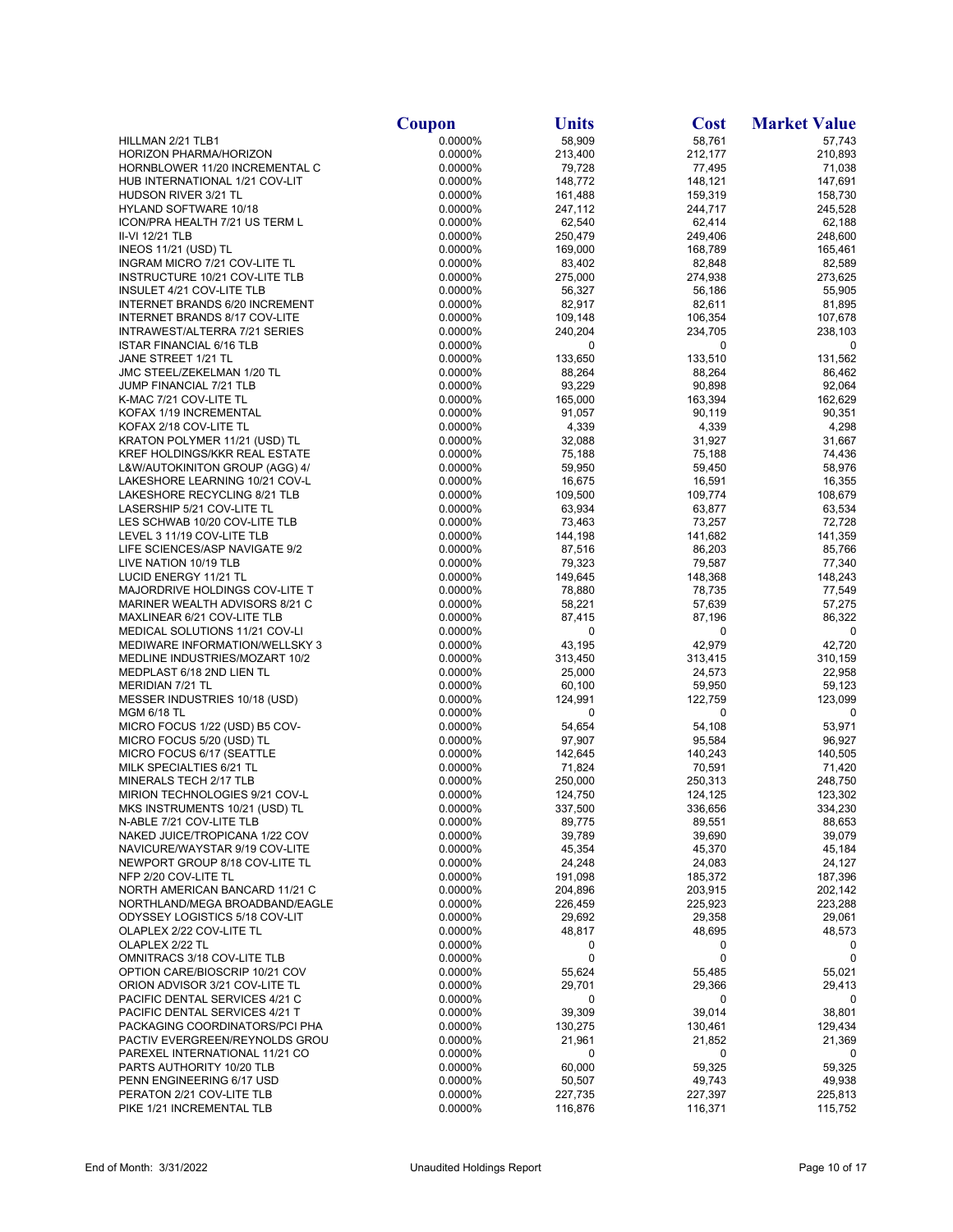|                                                             | Coupon             | <b>Units</b>      | <b>Cost</b>       | <b>Market Value</b> |
|-------------------------------------------------------------|--------------------|-------------------|-------------------|---------------------|
| PLASTIPAK PACKAGING 12/21 COV-                              | 0.0000%            | 135,225           | 134,549           | 132,437             |
| PLY GEM/PISCES MIDCO/CORNERSTO                              | 0.0000%            | 151,737           | 151,316           | 146,552             |
| PODS 3/21 COV-LITE TLB                                      | 0.0000%            | 96,969            | 96,335            | 95,818              |
| POTTERS INDUSTRIES 11/20 COV-L                              | 0.0000%            | 43,869            | 43,430            | 43,649              |
| PQ CORP/ECOVYST 6/21 COV-LITE                               | 0.0000%            | 68,338            | 68,167            | 67,370              |
| PQ PERFORMANCE CHEMICALS 4/21                               | 0.0000%            | 95,390            | 94,913            | 93,959              |
| PRECISION MEDICINE 2/21 COV-LI                              | 0.0000%            | 58,064            | 57,193            | 56,854              |
| PRECYSE SOLUTIONS/NTHRIVE                                   | 0.0000%            | 125,365           | 124,593           | 123,837             |
| PRESS GANEY 7/19 TLB                                        | 0.0000%            | 0                 | 0                 | 0                   |
| PRESTIGE BRANDS 6/21 B5 TLB                                 | 0.0000%            | 0                 | 0                 | 0                   |
| PRIMESOURCE 1/21 COV-LITE TL                                | 0.0000%            | 79,752            | 79,187            | 77,886              |
| PROJECT ALPHA (QLIK) 2/21 TLB                               | 0.0000%            | 250,000           | 250,313           | 247,970             |
| PROLAMINA 11/20 EXTENDED COV-L                              | 0.0000%            | 196,013           | 195,200           | 191,358             |
| PROOFPOINT 8/21 COV-LITE TL                                 | 0.0000%            | 111,333           | 111,001           | 110,018             |
| RAVAGO 2/21 COV-LITE TLB                                    | 0.0000%            | 109,438           | 109,066           | 106,428             |
| RE/MAX 7/21 COV-LITE TLB                                    | 0.0000%            | 49,490            | 49,718            | 48,356              |
| REALPAGE 2/21 COV-LITE TL                                   | 0.0000%            | 113,550           | 111,847           | 112,119             |
| RESONETICS 4/21 COV-LITE TL                                 | 0.0000%            | 229,849           | 230,137           | 227,263             |
| RESTORATION HARDWARE/RH 10/21                               | 0.0000%            | 96,707            | 96,374            | 94,791              |
| REYNOLDS GROUP/PACTIV EVERGREE                              | 0.0000%            | 4,657             | 4,646             | 4,530               |
| RV RETAILER 1/21 COV-LITE TLB                               | 0.0000%            | 119,064           | 118,712           | 113,309             |
| RYAN SPECIALTY GROUP 9/20 COV-                              | 0.0000%            | 90,737            | 90,404            | 89,981              |
| RYMAN HOSPITALITY PROPERTIES                                | 0.0000%            | 72,757            | 71,484            | 71,644              |
| SAVAGE ENTERPRISES 9/21 COV-LI                              | 0.0000%            | 71,477            | 71,119            | 70,788              |
| SBA FINANCE 4/18 TLB                                        | 0.0000%            | 95,660            | 92,835            | 94,371              |
| SEDGWICK CMS 12/18 COV-LITE TL                              | 0.0000%<br>0.0000% | 97,000<br>200,987 | 94,553            | 95,909              |
| SELECT MEDICAL 2/17 COV-LITE                                |                    |                   | 199,947           | 198,350             |
| SI GROUP/ADDIVANT 7/18 TL<br>SIGNATURE AVIATION/BBA AVIATIO | 0.0000%<br>0.0000% | 68,122<br>145,359 | 67,621<br>145,020 | 65,908<br>143,178   |
| SITEONE LANDSCAPE 3/21 COV-LIT                              | 0.0000%            | 0                 | 0                 | 0                   |
| SKILLSOFT 6/21 COV-LITE TLB                                 | 0.0000%            | 46,533            | 45,835            | 45,893              |
| SOLARWINDS 3/18 TLB                                         | 0.0000%            | 157,118           | 154,369           | 154,761             |
| SOLERA 6/21 (USD) COV-LITE TL                               | 0.0000%            | 206,729           | 205,955           | 205,023             |
| SOUTHERN VETERINARY 9/20 TL                                 | 0.0000%            | 57,329            | 57,095            | 56,827              |
| SOVOS COMPLIANCE 8/21 COV-LITE                              | 0.0000%            | 31,299            | 31,221            | 31,201              |
| SPECTRUM BRANDS 3/21 COV-LITE                               | 0.0000%            | 510,537           | 509,690           | 503,200             |
| SRAM 5/21 COV-LITE TLB                                      | 0.0000%            | 188,976           | 187,852           | 186,534             |
| SRS DISTRIBUTION 1/22 INCREMEN                              | 0.0000%            | 37,958            | 37,768            | 37,424              |
| SRS DISTRIBUTION 6/21 COV-LITE                              | 0.0000%            | 19,950            | 19,975            | 19,684              |
| SS&C TECHNOLOGIES 3/22 B6 TLB                               | 0.0000%            | 84,967            | 82,843            | 84,100              |
| SS&C TECHNOLOGIES 3/22 B7 TLB                               | 0.0000%            | 172,549           | 168,235           | 170,787             |
| SS&C TECHNOLOGIES 4/18 COV-LT                               | 0.0000%            | 189,015           | 185,025           | 185,855             |
| ST. GEORGE'S/MEDFORTH 6/21 COV                              | 0.0000%            | 63,463            | 61,673            | 62,591              |
| STARWOOD PROPERTY 7/19 TLB                                  | 0.0000%            | 51,695            | 51,616            | 51,307              |
| STARWOOD PROPERTY 9/21 TLB3                                 | 0.0000%            | 118,759           | 118,321           | 118,165             |
| STERIGENICS-NORDION/SOTERA 1/2                              | 0.0000%            | 250,625           | 250,398           | 247,074             |
| STRATEGIC MATERIALS 11/17                                   | 0.0000%            | 48,485            | 47,483            | 43,636              |
| STYROLUTION 1/20 (USD) TLB                                  | 0.0000%            | 57,411            | 55,123            | 55,474              |
| STYROLUTION/INEOS QUATTRO 1/21                              | 0.0000%            | 149,250           | 148,504           | 146,414             |
| SUMMIT MATERIALS 11/17                                      | 0.0000%            | $\Omega$          | 0                 | 0                   |
| SUPERVALU/UNITED NATURAL FOODS                              | 0.0000%            | 83,864            | 77,362            | 83,010              |
| SUSE 9/18 (USD) TLB                                         | 0.0000%            | 199,487           | 199,487           | 197,492             |
| SYCAMORE/SANDERSON FARMS 9/21                               | 0.0000%            | 111,000           | 110,445           | 108,872             |
| SYMANTEC/NORTONLIFELOCK 1/22 C                              | 0.0000%            | 270,000           | 268,650           | 266,401             |
| SYNAPTICS 10/21 TLB                                         | 0.0000%            | 38,825            | 38,728            | 38,619              |
| TACALA 1/18 COV-LITE TL                                     | 0.0000%            | 117,505           | 117,182           | 115,772             |
| TAYLOR MADE 2/22 COV-LITE TLB                               | 0.0000%            | 187,638           | 186,700           | 185,292             |
| TCW GROUP 12/17 COV-LITE TLB1                               | 0.0000%<br>0.0000% | 69,874            | 69,524            | 67,952              |
| TELENET 1/20 (USD) AR TL<br>TEMPO ACQUISITION/ALIGHT SOLUT  | 0.0000%            | 61,740<br>236,823 | 61,586<br>233,652 | 60,240<br>234,987   |
| THOUGHTWORKS 3/21 COV-LITE TLB                              | 0.0000%            | 186,654           | 186,881           | 183,761             |
| TI AUTOMOTIVE 4/21 (USD) TL                                 | 0.0000%            | 90,875            | 90,219            | 89,663              |
| <b>TMS 3/18 TLB</b>                                         | 0.0000%            | 49,840            | 49,840            | 49,342              |
| TRACE3 10/21 COV-LITE TL                                    | 0.0000%            | 134,934           | 134,757           | 132,236             |
| TRACTMANAGER/SYMPLR 12/20 COV-                              | 0.0000%            | 174,250           | 174,311           | 171,244             |
| TRADER INTERACTIVE 7/21 COV-LI                              | 0.0000%            | 22,380            | 22,268            | 22,044              |
| TRANSUNION 11/21 B6 COV-LITE T                              | 0.0000%            | 68,666            | 68,495            | 68,065              |
| TRAVERSE MIDSTREAM 9/17 TLB                                 | 0.0000%            | 89,163            | 88,822            | 88,679              |
| TRONOX FINANCE 3/21 COV-LITE T                              | 0.0000%            | 45,772            | 44,880            | 45,057              |
| TRONOX FINANCE 3/22 TL                                      | 0.0000%            | 40,292            | 39,889            | 40,015              |
| TRUGREEN 10/20 TL                                           | 0.0000%            | 86,663            | 86,277            | 86,050              |
| ULTIMATE SOFTWARE 12/21 COV-LI                              | 0.0000%            | 120,689           | 120,427           | 119,592             |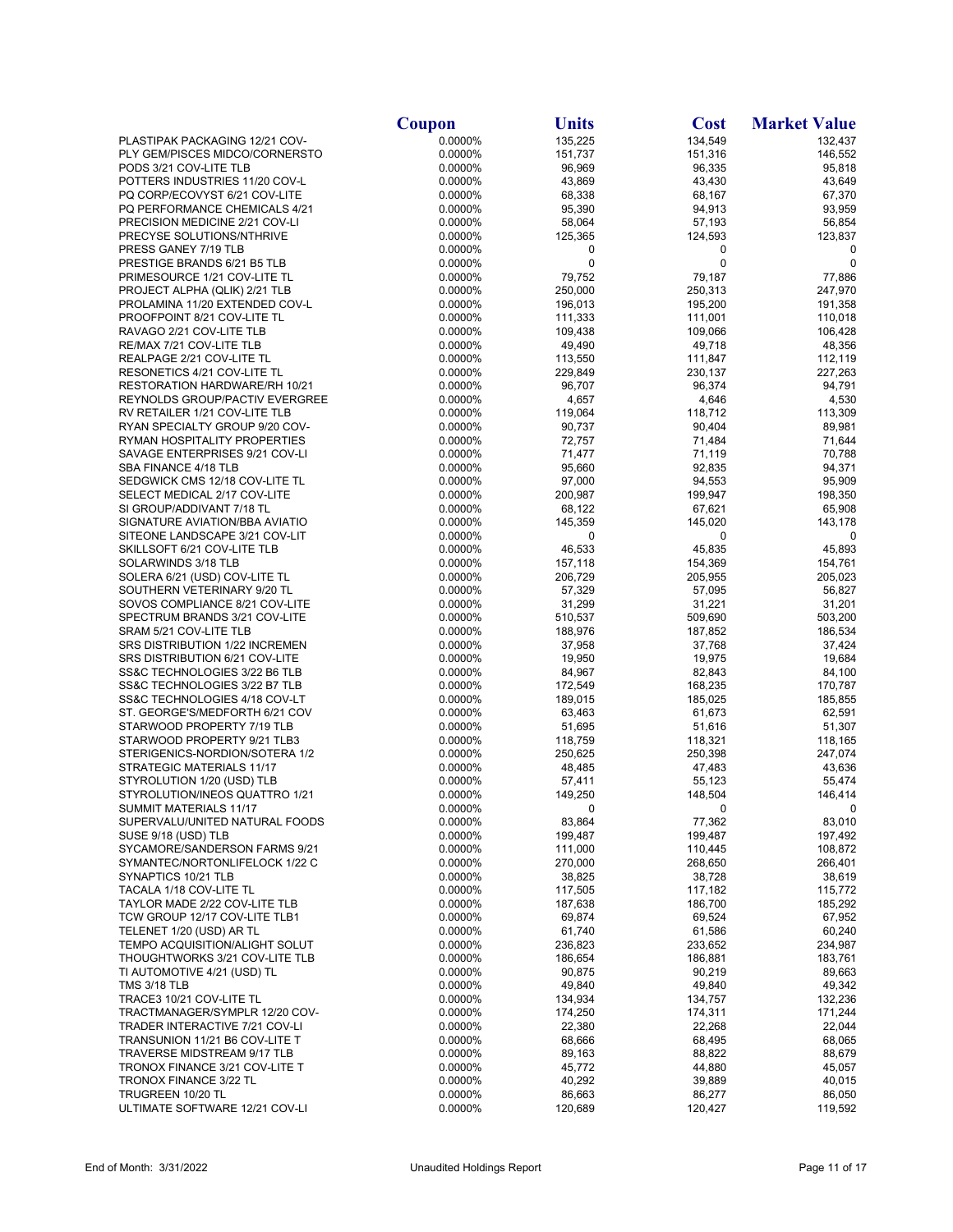|                                                                  | Coupon             | Units              | <b>Cost</b>        | <b>Market Value</b> |
|------------------------------------------------------------------|--------------------|--------------------|--------------------|---------------------|
| ULTIMATE SOFTWARE 3/19                                           | 0.0000%            | 168,328            | 168,671            | 167,519             |
| ULTRA CLEAN 3/21 TL                                              | 0.0000%            | 133,465            | 133,798            | 132,964             |
| UNITED AIR LINES 4/21 TLB                                        | 0.0000%            | 83,742             | 83,323             | 82,626              |
| UNIVERSAL HOSPITAL/AGILITI HEA                                   | 0.0000%            | 19,244             | 19,056             | 19,099<br>280,848   |
| UNIVERSAL SERVICES 4/21 INCREM<br>UPC FINANCING 4/21 AX TL       | 0.0000%<br>0.0000% | 285,592<br>98,000  | 284,568<br>97,020  | 96,571              |
| US OUTPATIENT/US RADIOLOGY                                       | 0.0000%            | 184,124            | 183,660            | 183,319             |
| UTZ QUALITY FOODS 1/21 TLB                                       | 0.0000%            | 210,507            | 210,507            | 207,219             |
| VEEAM SOFTWARE 2/20 TLB                                          | 0.0000%            | 88,635             | 86,995             | 87,676              |
| VERACODE 10/20 TLB                                               | 0.0000%            | 65,339             | 64,686             | 65,176              |
| VERINT SYSTEMS 1/18 COV-LITE                                     | 0.0000%            | 102,243            | 101,439            | 101,136             |
| VERTIV 3/21 COV-LITE TLB                                         | 0.0000%            | 0                  | 0                  | 0                   |
| VIRTU 1/22 COV-LITE TLB                                          | 0.0000%            | 117,144            | 116,860            | 115,826             |
| <b>VIRTUS INVESTMENT 9/21</b>                                    | 0.0000%            | 111,787            | 111,228            | 109,551             |
| VIRTUSA 2/22 INCREMENTAL COV-L                                   | 0.0000%            | 116,297            | 115,134            | 115,134             |
| VIRTUSA 2/22 INCREMENTAL TL<br>WALKER & DUNLOP 12/21 TLB         | 0.0000%<br>0.0000% | 0<br>74,653        | 0<br>74,466        | 0<br>74,093         |
| WEBER-STEPHEN 10/20 COV-LITE T                                   | 0.0000%            | 59,377             | 59,541             | 57,417              |
| WELLS FARGO ASSET MANAGEMENT/W                                   | 0.0000%            | 269,358            | 269,922            | 267,254             |
| WESTINGHOUSE/BROOKFIELD WEC 1/                                   | 0.0000%            | 82,757             | 81,981             | 81,180              |
| WHATABRANDS/WHATABURGER 8/21 C                                   | 0.0000%            | 235,995            | 235,410            | 232,899             |
| WHITE CAP 10/20 COV-LITE TL                                      | 0.0000%            | 149,776            | 149,320            | 147,841             |
| WRENCH 4/19 COV-LITE TLB                                         | 0.0000%            | 118,975            | 118,850            | 117,785             |
| ZAYO 2/20 (USD) COV-LITE TL                                      | 0.0000%            | 0                  | 0                  | 0                   |
| ZODIAC/FLUIDRA 1/22 (USD) COV-                                   | 0.0000%            | 0                  | $\mathbf 0$        | $\mathbf 0$         |
| <b>Total of Senior Secured Loans</b>                             |                    |                    | 29,834,329         | 29,606,612          |
| <b>Total of Domestic Fixed Income Securities</b>                 |                    |                    | 178,423,066        | 192,919,656         |
| <b>International Securities</b>                                  |                    |                    |                    | 25.70%              |
| <b>AUSTRALIA</b>                                                 |                    |                    |                    |                     |
| AUSTRALIA GOVERNMENT BOND REGS                                   | 3.1808%            | 130,000            | 119,931            | 146,968             |
| AUSTRALIA GOVERNMENT BOND REGS                                   | 3.9129%            | 170,000            | 144,327            | 185,717             |
| AUSTRALIA GOVERNMENT BOND REGS                                   | 1.0726%            | 120,000            | 103,407            | 100,495             |
| AUSTRALIA GOVERNMENT BOND REGS                                   | 2.3586%            | 180,000            | 180,907            | 189,854             |
| AUSTRALIA GOVERNMENT BOND REGS                                   | 0.8201%            | 115,000            | 83,133             | 97,994              |
| AUSTRALIA GOVERNMENT BOND REGS                                   | 0.2563%            | 70,000             | 53,244             | 52,996              |
| AUSTRALIA GOVERNMENT BOND REGS<br>NEW SOUTH WALES TREASURY CORP  | 1.4145%<br>3.8066% | 130,000<br>110,000 | 111,898<br>95,310  | 120,064<br>126,665  |
| VOCUS GROUP 6/21 (USD) COV-LIT                                   | 0.0000%            | 53,865             | 53,326             | 53,214              |
| <b>BRAZIL</b>                                                    |                    |                    |                    |                     |
| BRAZIL NOTAS DO TESOURO NACION                                   | 6.0000%            | 10,150,000         | 8,589,816          | 8,707,436           |
| <b>CANADA</b>                                                    |                    |                    |                    |                     |
| <b>BURGER KING/RESTAURANT BRANDS</b>                             | 0.0000%            | 156,002            | 153.752            | 152,459             |
| CANADIAN PACER AUT 1A A2A 144A                                   | 0.2400%            | 301,511            | 301,355            | 300,128             |
| COREL 6/19 COV-LITE TL                                           | 0.0000%            | 91,093             | 91,177             | 90,637              |
| EVERGREEN CREDIT CARD 2 A 144A<br>GFL ENVIRONMENTAL 12/20 TL     | 1.9000%<br>0.0000% | 495,000<br>118,516 | 502,376<br>117,235 | 495,908<br>117,923  |
| GOLDEN CREDIT CARD T 4A A 144A                                   | 0.9166%            | 676,000            | 677,449            | 676,317             |
| GOVERNMENT OF CANADA                                             | 0.5000%            | 245,885            | 208,544            | 196,383             |
| <b>GOVERNMENT OF CANADA</b>                                      | 2.0000%            | 208,909            | 213,548            | 214,012             |
| <b>GOVERNMENT OF CANADA</b>                                      | 0.2500%            | 36,396             | 28,629             | 26,940              |
| GOVERNMENT OF CANADA                                             | 3.0000%            | 183,297            | 176,768            | 200,514             |
| GOVERNMENT OF CANADA                                             | 1.2500%            | 282,763            | 243,595            | 262,828             |
| GOVERNMENT OF CANADA                                             | 1.5000%            | 370,579            | 322,844            | 356,122             |
| GOVERNMENT OF CANADA                                             | 4.2500%            | 314,249            | 272,601            | 307,848             |
| GOVERNMENT OF CANADA                                             | 4.0000%            | 270,225            | 264,618            | 296,684             |
| HUB INTERNATIONAL 4/18 (USD)                                     | 0.0000%            | 150,206            | 147,945            | 148,343             |
| MASTER CREDIT CARD T 1A A 144A<br>PIVOTAL PAYMENTS 9/18 (USD) TL | 0.9386%<br>0.0000% | 670,000<br>132,672 | 672,397<br>132,434 | 670,871<br>131,345  |
| POINTCLICKCARE 12/20 COV-LITE                                    | 0.0000%            | 65,803             | 65,474             | 64,926              |
| POWER SOLUTIONS 2/21 (USD)                                       | 0.0000%            | 89,929             | 89,660             | 88,693              |
| SOLMAX 6/21 TL                                                   | 0.0000%            | 54,055             | 53,515             | 53,042              |
| VALEANT 1/22 TLB                                                 | 0.0000%            | 176,420            | 174,656            | 174,435             |
| VALEANT 11/18 INCREMENTAL TL                                     | 0.0000%            | 114,005            | 112,535            | 112,865             |
| VALEANT 5/18 TLB                                                 | 0.0000%            | 148,062            | 145,753            | 146,704             |
| XPLORNET 10/21 COV-LITE TL                                       | 0.0000%            | 135,660            | 135,137            | 132,918             |
| <b>CAYMAN ISLANDS</b><br>CITCO 3/17 TL                           | 0.0000%            | 320,664            | 318,596            | 316,457             |
|                                                                  |                    |                    |                    |                     |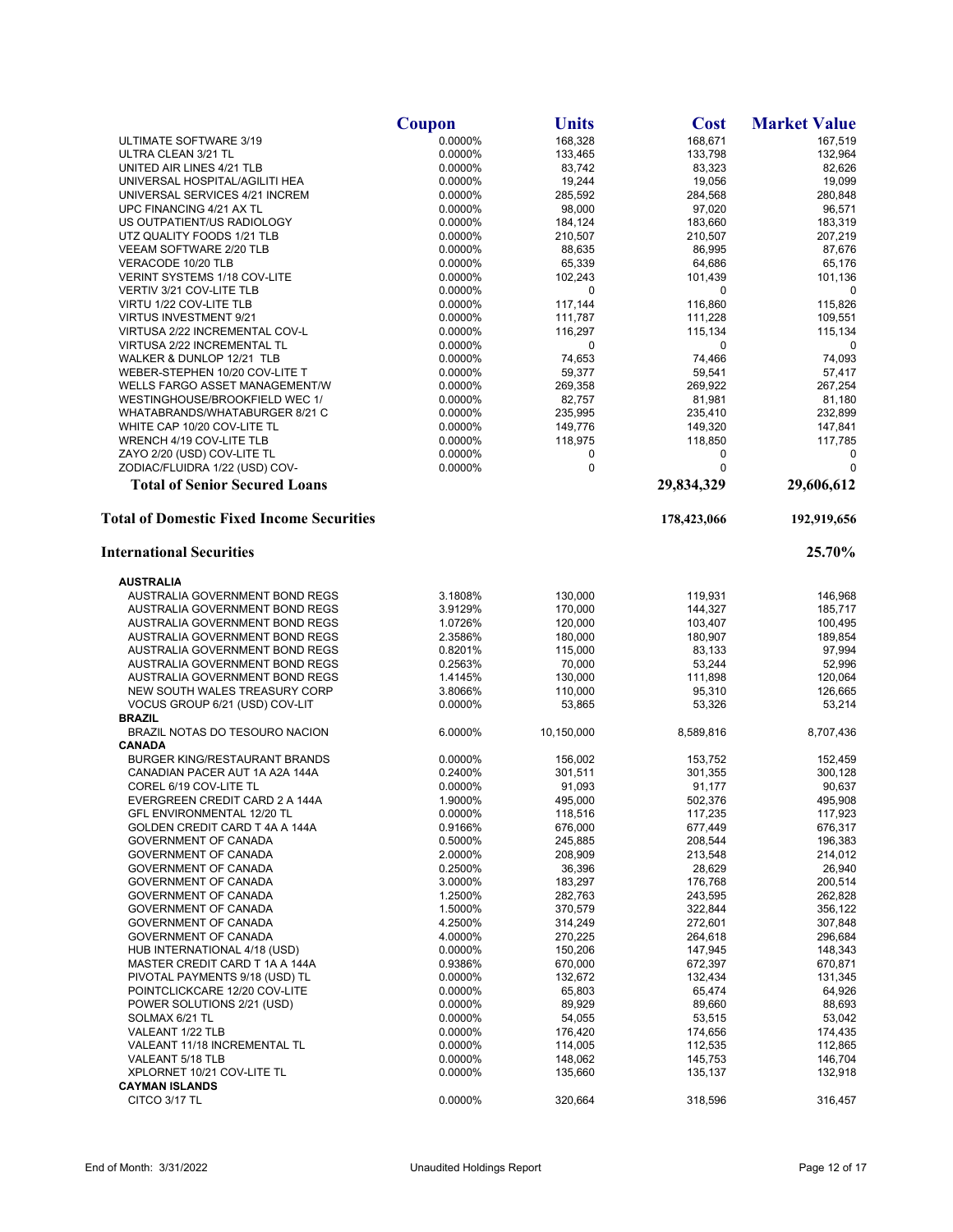|                                                                  | Coupon                   | <b>Units</b>               | <b>Cost</b>          | <b>Market Value</b>   |
|------------------------------------------------------------------|--------------------------|----------------------------|----------------------|-----------------------|
| <b>CHILE</b>                                                     |                          |                            |                      |                       |
| BONOS DE LA TESORERIA DE LA RE                                   | 2.0000%                  | 824,921,240                | 1,240,791            | 1,021,610             |
| BONOS DE LA TESORERIA DE LA RE                                   | 1.9000%                  | 507,643,840                | 689,146              | 640,898               |
| BONOS DE LA TESORERIA DE LA RE<br>CCP_IRS. R CL-CLICP-BLOOMBERG  | 1.5000%<br>0.0100%       | 412,460,620<br>414,700,000 | 542,920<br>0         | 521,016<br>49,646     |
| CCP IRS. R CL-CLICP-BLOOMBERG                                    | 3.7200%                  | -414,700,000               | 0                    | 0                     |
| IRS. P CLP-CLICP-BLOOMBERG 6M                                    | 3.3900%                  | 0                          | 0                    | 0                     |
| IRS. P CLP-CLICP-BLOOMBERG 6M                                    | 3.8500%                  | $\pmb{0}$                  | 0                    | 0                     |
| IRS. P CLP-CLICP-BLOOMBERG 6M                                    | 0.0100%                  | 0                          | 0                    | 0                     |
| <b>COLOMBIA</b><br>CCP OIS. P COP-IBR-OIS-COMPOUN                | 2.7400%                  | 1,090,500,000              | 0                    | -34,299               |
| CCP_OIS. R COP-IBR-OIS-COMPOUN                                   | 0.0100%                  | 1,105,200,000              | 0                    | 25,629                |
| CCP_OIS. P COP-IBR-OIS-COMPOUN                                   | 0.0100%                  | $-1,090,500,000$           | 0                    | 0                     |
| CCP OIS. R COP-IBR-OIS-COMPOUN                                   | 4.2000%                  | -1,105,200,000             | 0                    | 0                     |
| COLOMBIA GOVERNMENT INTERNATIO                                   | 3.0000%                  | 130,000                    | 126,738              | 111,907               |
| <b>COLOMBIAN TES</b>                                             | 3.7500%                  | 3,316,440,240              | 915,743              | 833,418               |
| <b>COLOMBIAN TES</b><br><b>DENMARK</b>                           | 3.5000%                  | 6,274,346,400              | 1,753,835            | 1,705,637             |
| DENMARK I/L GOVERNMENT BOND                                      | 0.1000%                  | 1,586,920                  | 264,901              | 266,177               |
| <b>EURO CURRENCY GEOGRAPHIC</b>                                  |                          |                            |                      |                       |
| CCP_IFS. P EUR HICP ALL ITEMS                                    | 2.1250%                  | 35,000                     | 0                    | $-8,662$              |
| CCP IFS. P EUR HICP ALL ITEMS                                    | 1.7900%                  | 30,000                     | 0                    | -12,135               |
| CCP IFS. P EUR HICP ALL ITEMS                                    | 2.2050%                  | 205,000                    | 0                    | $-43,503$             |
| CCP_IFS. P EUR HICP ALL ITEMS<br>CCP IFS. P EUR HICP ALL ITEMS   | 2.1319%<br>2.2213%       | 42,500<br>42,500           | 0<br>0               | -10,482<br>$-8,689$   |
| CCP_IFS. P EUR HICP ALL ITEMS                                    | 2.2769%                  | 45,000                     | 0                    | $-7,993$              |
| CCP_IFS. P EUR HICP ALL ITEMS                                    | 2.3196%                  | 42,500                     | 0                    | $-6,662$              |
| CCP IFS. P EUR HICP ALL ITEMS                                    | 2.2060%                  | 20,000                     | 48                   | $-4,248$              |
| CCP_IFS. R EUR HICP ALL ITEMS                                    | 0.0100%                  | 442,500                    | 0                    | 65,244                |
| CCP_IFS._P EUR HICP ALL ITEMS                                    | 0.0100%                  | $-462,500$                 | 0                    | 0                     |
| CCP_IFS._R EUR HICP ALL ITEMS<br>CCP_IFS._R EUR HICP ALL ITEMS   | 2.0440%<br>1.9560%       | $-42,500$<br>$-42,500$     | 0<br>0               | 0<br>0                |
| CCP IFS. R EUR HICP ALL ITEMS                                    | 2.0910%                  | $-45,000$                  | 0                    | 0                     |
| CCP_IFS._R EUR HICP ALL ITEMS                                    | 2.1340%                  | $-42,500$                  | $\mathbf 0$          | 0                     |
| CCP_IFS._R EUR HICP ALL ITEMS                                    | 2.0040%                  | $-90,000$                  | $-14$                | $\pmb{0}$             |
| CCP IFS. R EUR HICP ALL ITEMS                                    | 2.1700%                  | $-10,000$                  | 0                    | $\pmb{0}$             |
| CCP_IFS._R EUR HICP ALL ITEMS                                    | 2.1838%                  | $-30,000$                  | 0                    | $\pmb{0}$             |
| CCP_IFS._R EUR HICP ALL ITEMS<br>CCP IFS. R EUR HICP ALL ITEMS   | 2.1270%<br>2.0939%       | $-35,000$<br>$-35,000$     | 0<br>0               | 0<br>0                |
| CCP IFS. R EUR HICP ALL ITEMS                                    | 2.4190%                  | $-35,000$                  | 0                    | 0                     |
| CCP_IFS._R EUR HICP ALL ITEMSS                                   | 2.1940%                  | $-35,000$                  | 0                    | 0                     |
| CCP IRS. P EUR-EURIBOR-REUTERS                                   | $-0.0845%$               | 660,000                    | 0                    | -33,023               |
| CCP_IRS. P EUR-EURIBOR-REUTERS                                   | 0.6435%                  | 390,000                    | 0                    | $-6,418$              |
| CCP IRS. P EUR-EURIBOR-REUTERS                                   | 0.6444%                  | 330,000                    | 0<br>0               | -16,895               |
| CCP IRS. P EUR-EURIBOR-REUTERS<br>CCP_IRS. P EUR-EURIBOR-REUTERS | 0.6900%<br>1.0780%       | 160,000<br>970,000         | 2,519                | $-7,513$<br>$-12,556$ |
| CCP IRS. R EUR-EURIBOR-REUTERS                                   | $-0.3790%$               | 940,000                    | 0                    | 13,196                |
| CCP IRS. R EUR-EURIBOR-REUTERS                                   | $-0.4880%$               | 0                          | $\pmb{0}$            | 0                     |
| CCP IRS. P EUR-EURIBOR-REUTERS                                   | 0.0100%                  | -490,000                   | $-17$                | $\mathbf 0$           |
| CCP_IRS._P EUR-EURIBOR-REUTERS                                   | $-0.4430%$               | $-390,000$                 | $\mathbf 0$          | 0                     |
| CCP IRS. P EUR-EURIBOR-REUTERS<br>CCP_IRS._P EUR-EURIBOR-REUTERS | $-0.3790%$<br>$-0.4580%$ | $-970,000$<br>$-660,000$   | 0<br>0               | $\mathbf 0$<br>0      |
| CCP IRS. R EUR-EURIBOR-REUTERS                                   | 0.7680%                  | $-725,000$                 | $-723$               | 0                     |
| CCP IRS. R EUR-EURIBOR-REUTERS                                   | 0.9630%                  | $-215,000$                 | $-1,399$             | 0                     |
| IRS R 0.05% P EURIBOR 6M                                         | 0.0000%                  | 1,080,000                  | 4,619                | 2,037                 |
| IRS R 1.05% P EURIBOR 6M                                         | 0.0000%                  | $-2,170,000$               | -16,388              | $-31,359$             |
| IRS R 1.35% P EURIBOR 6M                                         | 0.0000%                  | $-2,100,000$               | $-13,190$            | -24,474               |
| <b>FRANCE</b><br>FRENCH REPUBLIC GOVERNMEN 144A                  | 0.1000%                  | 2,155,594                  | 2,904,047            | 2,901,901             |
| FRENCH REPUBLIC GOVERNMEN 144A                                   | 0.7000%                  | 1,583,766                  | 2,078,656            | 2,176,237             |
| FRENCH REPUBLIC GOVERNMEN 144A                                   | 1.8000%                  | 460,145                    | 764,535              | 829,254               |
| FRENCH REPUBLIC GOVERNMEN 144A                                   | 2.1000%                  | 625,826                    | 749,901              | 760,199               |
| FRENCH REPUBLIC GOVERNMEN REGS                                   | 0.2500%                  | 637,374                    | 758,016              | 782,120               |
| FRENCH REPUBLIC GOVERNMEN REGS                                   | 1.8500%                  | 476,499                    | 675,420              | 660,463               |
| FRENCH REPUBLIC GOVERNMEN REGS<br>FRENCH REPUBLIC GOVERNMEN REGS | 0.1000%<br>3.4000%       | 1,086,904<br>262,000       | 1,354,359<br>382,593 | 1,371,698<br>414,213  |
| FRENCH REPUBLIC GOVERNMEN REGS                                   | 3.1500%                  | 333,433                    | 518,016              | 572,232               |
| NUMERICABLE / YPSO / ALTICE                                      | 0.0000%                  | 121,645                    | 116,959              | 118,718               |
| OBERTHUR 3/21 (USD) TLB                                          | 0.0000%                  | 91,332                     | 89,808               | 89,848                |
| <b>GERMANY</b>                                                   |                          |                            |                      |                       |
| DEUTSCHE BUNDESREPUBLIK I REGS                                   | 0.1000%                  | 1,878,030                  | 2,376,887            | 2,493,439             |
| MINIMAX 12/16 (USD) B1B TLB                                      | 0.0000%                  | 200,000                    | 200,000              | 197,000               |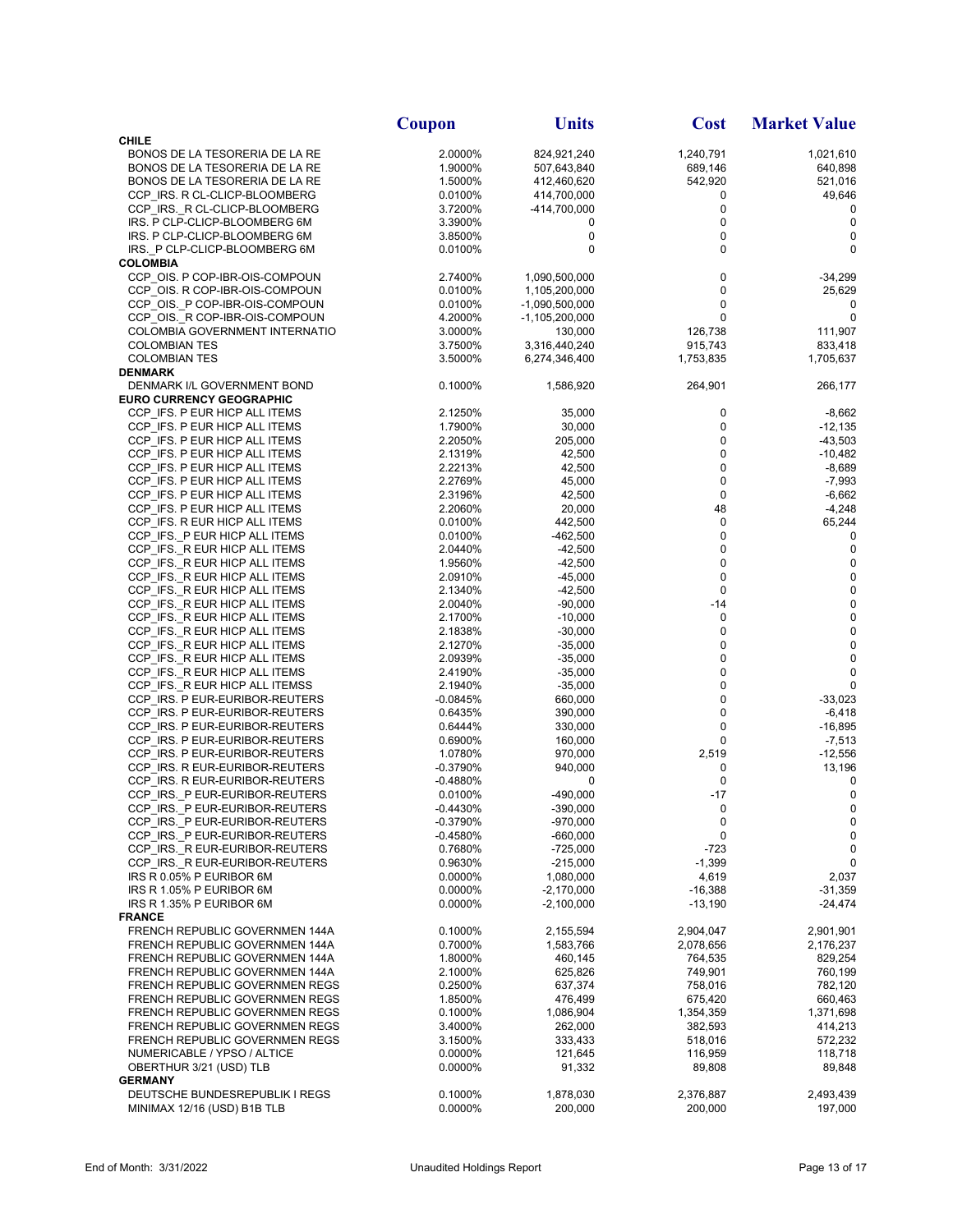|                                                                  | Coupon             | <b>Units</b>               | <b>Cost</b>          | <b>Market Value</b>  |
|------------------------------------------------------------------|--------------------|----------------------------|----------------------|----------------------|
| ORION ENGINEERED 9/21 (USD) CO                                   | 0.0000%            | 166,084                    | 165,253              | 163,247              |
| THYSSENKRUPP ELEVATOR 6/21                                       | 0.0000%            | 0                          | 0                    | 0                    |
| <b>HUNGARY</b>                                                   |                    |                            |                      |                      |
| CCP IRS. P HUF-BUBOR-REUTERS 6                                   | 1.5000%            | 19,300,000                 | 0                    | $-6,454$             |
| CCP_IRS. P HUF-BUBOR-REUTERS 6                                   | 1.0900%            | 5,900,000                  | 395                  | $-28$                |
| CCP IRS. P HUF-BUBOR-REUTERS 6<br>CCP_IRS._P HUF-BUBOR-REUTERS 6 | 0.9800%<br>1.1600% | 600,000<br>$-600,000$      | 32<br>0              | $-224$<br>0          |
| CCP IRS. P HUF-BUBOR-REUTERS 6                                   | 2.3300%            | $-5,900,000$               | 0                    | 0                    |
| CCP_IRS._P HUF-BUBOR-REUTERS 6                                   | 0.9000%            | -19,300,000                | $-497$               | 0                    |
| <b>IRELAND</b>                                                   |                    |                            |                      |                      |
| GRIFOLS 11/19 (USD) COV-LITE T                                   | 0.0000%            | 189,848                    | 188,426              | 186,431              |
| <b>ISRAEL</b>                                                    |                    |                            |                      |                      |
| IRS. P ILS-TELBOR01-REUTERS 3M                                   | 1.0110%            | 4,500,000                  | 0                    | $-47,571$            |
| IRS. P ILS-TELBOR01-REUTERS 3M                                   | 0.4750%            | 400,000                    | 0                    | $-3,178$             |
| IRS. P ILS-TELBOR01-REUTERS 3M                                   | 0.1950%            | 1,300,000                  | 0                    | $-11,835$            |
| IRS. R ILS-TELBOR01-REUTERS 3M                                   | 0.0770%            | 1,800,000                  | 0                    | 33,245               |
| IRS. P ILS-TELBOR01-REUTERS 3M<br>IRS. PILS-TELBOR01-REUTERS 3M  | 0.0100%<br>0.2520% | $-400,000$<br>$-4,500,000$ | 0<br>0               | 0<br>0               |
| IRS._P ILS-TELBOR01-REUTERS 3M                                   | 0.0750%            | $-1,300,000$               | 0                    | 0                    |
| IRS._R ILS-TELBOR01-REUTERS 3M                                   | 0.3950%            | $-1,800,000$               | 0                    | 0                    |
| ISRAEL GOVERNMENT BOND - CPI L                                   | 0.5000%            | 7,939,696                  | 2,505,916            | 2,514,298            |
| <b>ITALY</b>                                                     |                    |                            |                      |                      |
| <b>ITALY BUONI POLIENNALI DE 144A</b>                            | 0.1000%            | 678,880                    | 796,943              | 784,740              |
| ITALY BUONI POLIENNALI DE 144A                                   | 0.1500%            | 216,339                    | 247,539              | 239,664              |
| ITALY BUONI POLIENNALI DE 144A                                   | 2.3500%            | 875,622                    | 1,180,316            | 1,214,853            |
| ITALY BUONI POLIENNALI DE 144A                                   | 2.6000%            | 50,269                     | 58,619               | 62,325               |
| ITALY BUONI POLIENNALI DE 144A                                   | 3.1000%            | 478,548                    | 604,585              | 656,906              |
| ITALY BUONI POLIENNALI DE 144A                                   | 2.5500%            | 478,388                    | 784,944              | 801,445              |
| ITALY BUONI POLIENNALI DE 144A                                   | 0.4000%            | 432,515                    | 516,402              | 522,031              |
| ITALY BUONI POLIENNALI DE 144A<br>ITALY BUONI POLIENNALI DE 144A | 1.2500%<br>1.3000% | 129,729<br>489,113         | 143,996<br>549,854   | 170,015<br>626,751   |
| ITALY BUONI POLIENNALI DE REGS                                   | 0.1000%            | 747,824                    | 868,807              | 885,889              |
| ITALY BUONI POLIENNALI DE REGS                                   | 0.6500%            | 167,968                    | 209,725              | 205,866              |
| ITALY BUONI POLIENNALI DE REGS                                   | 0.4500%            | 66,893                     | 78,427               | 78,174               |
| <b>JAPAN</b>                                                     |                    |                            |                      |                      |
| JAPANESE GOVERNMENT CPI LINKED                                   | 0.2000%            | 11,907,497                 | 113,198              | 106,209              |
| JAPANESE GOVERNMENT CPI LINKED                                   | 0.1000%            | 303,209,255                | 2,807,532            | 2,618,744            |
| JAPANESE GOVERNMENT CPI LINKED                                   | 0.0050%            | 26,098,335                 | 237,798              | 227,709              |
| <b>LUXEMBOURG</b>                                                |                    |                            |                      |                      |
| GARRETT MOTION 3/21 (USD) TLB                                    | 0.0000%            | 109,402                    | 109,020              | 106,303              |
| <b>HYPERION INSURANCE/HOWDEN</b>                                 | 0.0000%            | 38,379                     | 37,995               | 37,911               |
| ICON 6/21 COV-LITE TLB<br>JAZZ PHARMACEUTICALS 5/21 USD          | 0.0000%<br>0.0000% | 251,012<br>204,325         | 250,507<br>203,927   | 249,601<br>203,381   |
| NUMERICABLE / YPSO / ALTICE                                      | 0.0000%            | 49,107                     | 47,052               | 47,238               |
| SIVANTOS/WIDEX 7/18 (USD) TLB                                    | 0.0000%            | 0                          | 0                    | 0                    |
| <b>MEXICO</b>                                                    |                    |                            |                      |                      |
| CCP IRS. P MXN-TIIE-BANXICO 28                                   | 6.2300%            | 0                          | 0                    | $\mathbf 0$          |
| CCP IRS. R MXN-TIIE-BANXICO 28                                   | 0.0100%            | 21,500,000                 | 0                    | 59,223               |
| CCP_IRS. R MXN-TIIE-BANXICO 28                                   | 6.2367%            | 4,200,000                  | 6,497                | 4,007                |
| CCP_IRS._R MXN-TIIE-BANXICO 28                                   | 7.9050%            | 0                          | 0                    | 0                    |
| CCP IRS. R MXN-TIIE-BANXICO 28                                   | 6.5550%            | $-21,500,000$              | 0                    | 0                    |
| CCP IRS. R MXN-TIIE-BANXICO 28                                   | 7.8750%            | $-4,200,000$               | 0                    | 0                    |
| <b>MEXICAN UDIBONOS</b>                                          | 4.0000%            | 36,993,192                 | 1,904,476            | 1,887,150            |
| <b>MEXICAN UDIBONOS</b><br><b>MEXICAN UDIBONOS</b>               | 3.5000%<br>4.5000% | 16,516,005<br>53,161,058   | 791,474<br>2,819,942 | 827,620<br>2,766,790 |
| <b>MEXICAN UDIBONOS</b>                                          | 2.7500%            | 33,722,507                 | 1,650,753            | 1,560,688            |
| MEXICO GOVERNMENT INTERNATIONA                                   | 1.4500%            | 325,000                    | 326,608              | 304,477              |
| <b>NETHERLANDS</b>                                               |                    |                            |                      |                      |
| AKZONOBEL SPECIALTY CHEMICALS                                    | 0.0000%            | 250,688                    | 241,997              | 246,615              |
| ATOTECH 3/21 (USD) COV-LITE TL                                   | 0.0000%            | 432,350                    | 431,374              | 426,189              |
| VODAFONEZIGGO/LIBERTY GLOBAL                                     | 0.0000%            | 66,150                     | 63,016               | 65,086               |
| <b>NEW ZEALAND</b>                                               |                    |                            |                      |                      |
| NEW ZEALAND GOVERNMENT BOND                                      | 1.7500%            | 164,000                    | 116,860              | 88,140               |
| NEW ZEALAND GOVERNMENT IN REGS                                   | 2.0000%            | 503,000                    | 403,029              | 431,093              |
| NEW ZEALAND GOVERNMENT IN REGS                                   | 2.5000%            | 399,000                    | 353,158              | 372,103              |
| NEW ZEALAND GOVERNMENT IN REGS                                   | 3.0000%            | 120,000                    | 108,158              | 112,197              |
| <b>NORWAY</b><br>ADEVINTA 10/20 COV-LITE TLB                     | 0.0000%            | 65,969                     | 65,309               | 64,883               |
| <b>PANAMA</b>                                                    |                    |                            |                      |                      |
| PANAMA GOVERNMENT INTERNATIONA                                   | 4.5000%            | 45,000                     | 46,058               | 43,980               |
| <b>PERU</b>                                                      |                    |                            |                      |                      |
| PERUVIAN GOVERNMENT INTER REGS                                   | 1.7092%            | 2,000,000                  | 502,980              | 536,638              |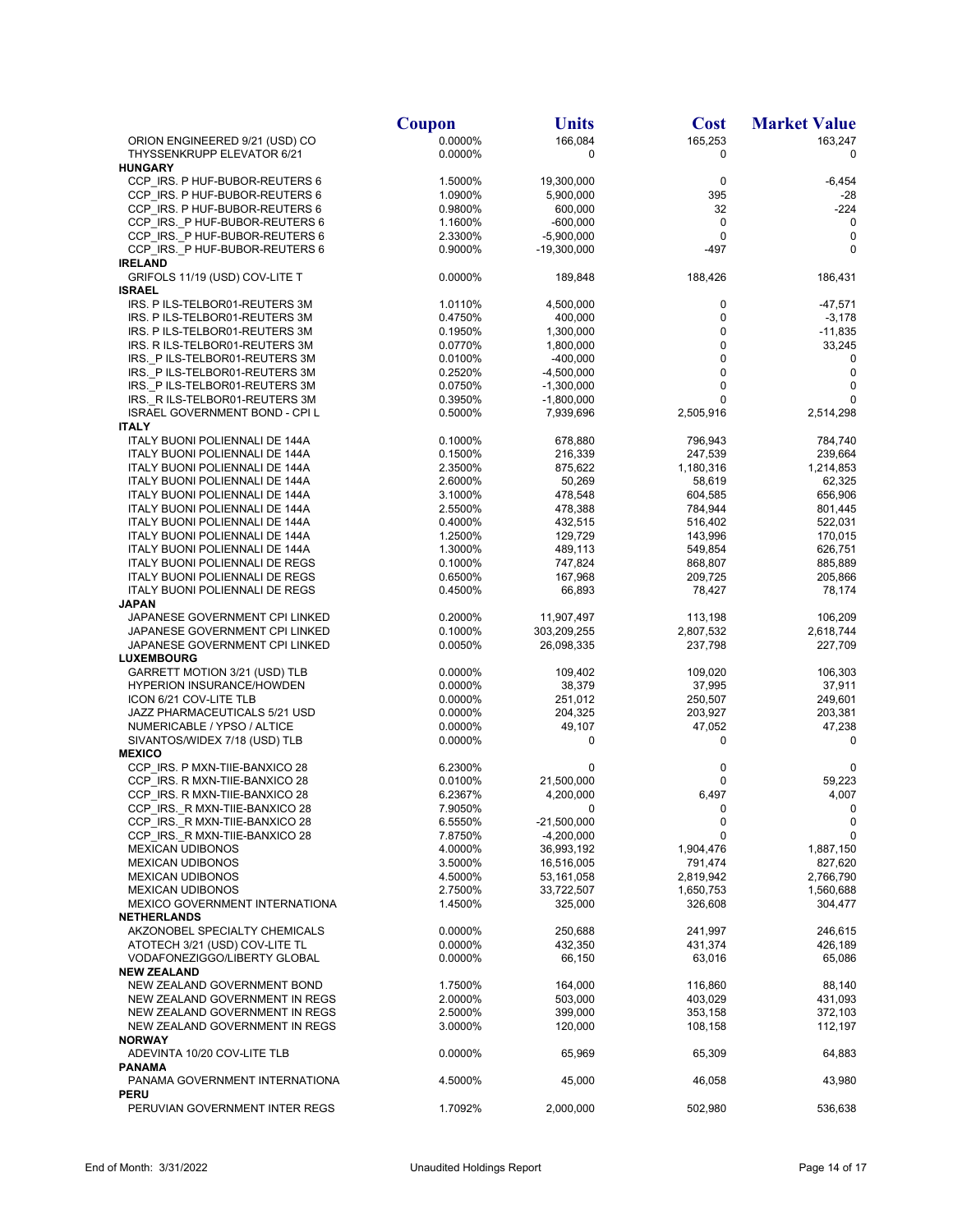|                                                                     | <b>Coupon</b>      | <b>Units</b>             | <b>Cost</b>          | <b>Market Value</b>    |
|---------------------------------------------------------------------|--------------------|--------------------------|----------------------|------------------------|
| PERUVIAN GOVERNMENT INTERNATIO                                      | 1.2500%            | 100,000                  | 107,149              | 95,967                 |
| <b>PUERTO RICO</b>                                                  |                    |                          |                      |                        |
| EVERTEC 11/18 COV-LITE TLA                                          | 0.0000%            | 71,475                   | 71,243               | 70,939                 |
| EVERTEC 11/18 COV-LITE TLB                                          | 0.0000%            | 96,657                   | 91,986               | 95,751                 |
| <b>ROMANIA</b>                                                      |                    |                          |                      |                        |
| ROMANIAN GOVERNMENT INTER 144A<br>ROMANIAN GOVERNMENT INTER REGS    | 3.7500%<br>3.6240% | 60,000<br>65,000         | 67,076<br>88,355     | 62,179<br>70,646       |
| <b>RUSSIA</b>                                                       |                    |                          |                      |                        |
| RUSSIAN FEDERAL BOND - OFZ                                          | 7.2500%            | 300,000                  | 4,248                | 364                    |
| RUSSIAN FEDERAL INFLATION LINK                                      | 2.5000%            | 80,084,475               | 1,110,323            | 97,249                 |
| <b>SOUTH AFRICA</b>                                                 |                    |                          |                      |                        |
| CCP IRS. P ZAR-JIBAR-SAFEX 3M                                       | 7.6000%            | 2,750,000                | 1,214                | 5,684                  |
| CCP IRS. P ZAR-JIBAR-SAFEX 3M                                       | 0.0100%            | $-2,750,000$             | 0                    | 0                      |
| REPUBLIC OF SOUTH AFRICA GOVER                                      | 10.5000%           | 10,300,000               | 760,086              | 768,174                |
| REPUBLIC OF SOUTH AFRICA GOVER                                      | 1.8750%            | 45,294,829               | 2,519,798            | 2,521,663              |
| REPUBLIC OF SOUTH AFRICA GOVER<br>REPUBLIC OF SOUTH AFRICA GOVER    | 2.0000%<br>2.5000% | 9,762,217<br>12,941,071  | 661,534<br>610,243   | 663,410<br>657,663     |
| <b>SOUTH KOREA</b>                                                  |                    |                          |                      |                        |
| <b>INFLATION LINKED KOREA TREASUR</b>                               | 1.1250%            | 1,137,331,023            | 980,131              | 943,100                |
| <b>SPAIN</b>                                                        |                    |                          |                      |                        |
| SPAIN GOVERNMENT INFLATIO 144A                                      | 1.0000%            | 478,091                  | 632,232              | 644,466                |
| SPAIN GOVERNMENT INFLATIO 144A                                      | 0.6500%            | 460,790                  | 569,363              | 589,695                |
| SPAIN GOVERNMENT INFLATIO 144A                                      | 0.7000%            | 432,337                  | 550,174              | 573,775                |
| SPAIN GOVERNMENT INFLATIO 144A                                      | 1.8000%            | 449,649                  | 553,275              | 573,465                |
| SPAIN GOVERNMENT INFLATION LIN                                      | 0.1500%            | 91,871                   | 104,680              | 110,814                |
| SUPRANATIONAL GEOGRAPHIC FOCUS<br>EUROPEAN UNION REGS               | 0.0000%            | 390,000                  | 419,816              | 394,388                |
| <b>SWEDEN</b>                                                       |                    |                          |                      |                        |
| SWEDEN INFLATION LINKED B 144A                                      | 0.1250%            | 1,099,337                | 161,644              | 152,602                |
| SWEDEN INFLATION LINKED B 144A                                      | 3.5000%            | 2,654,996                | 389,066              | 383,840                |
| SWEDEN INFLATION LINKED BOND                                        | 0.1250%            | 192,893                  | 24,096               | 22,629                 |
| THAILAND                                                            |                    |                          |                      |                        |
| IRS. P THB-THBFIX-REUTERS 6M                                        | 1.9900%            | 0                        | 0                    | $\mathbf 0$            |
| IRS. P THB-THBFIX-REUTERS 6M                                        | 0.0100%            | 0                        | 0                    | $\mathbf 0$            |
| THAILAND GOVERNMENT BOND REGS                                       | 1.2500%            | 29,405,106               | 929,515              | 902,130                |
| <b>TURKEY</b>                                                       |                    |                          |                      |                        |
| <b>TURKEY GOVERNMENT BOND</b><br>TURKEY GOVERNMENT BOND             | 1.5000%<br>2.9000% | 19,793,721<br>5,072,635  | 1,829,616<br>555,225 | 1,917,195<br>501,428   |
| <b>TURKEY GOVERNMENT BOND</b>                                       | 2.4000%            | 4,508,392                | 629,971              | 411,688                |
| <b>TURKEY GOVERNMENT BOND</b>                                       | 2.7000%            | 1,812,078                | 258,855              | 178,431                |
| <b>UKRAINE</b>                                                      |                    |                          |                      |                        |
| UKRAINE GOVERNMENT INTERN REGS                                      | 7.7500%            | 600,000                  | 609,913              | 360,000                |
| <b>UNITED ARAB EMIRATES</b>                                         |                    |                          |                      |                        |
| GEMS MENASA 7/19 TL                                                 | 0.0000%            | 79,472                   | 78,970               | 79,045                 |
| <b>UNITED KINGDOM</b>                                               |                    |                          |                      |                        |
| CCP_IFS. P UK RPI ALL ITEMS NS<br>CCP IFS. P UK RPI ALL ITEMS NS    | 3.5738%<br>3.3360% | 305,000<br>65,000        | 0<br>0               | $-72,445$<br>$-25,481$ |
| CCP IFS. P UK RPI ALL ITEMS NS                                      | 3.5600%            | 75,000                   | 0                    | $-23,470$              |
| CCP_IFS. P UK RPI ALL ITEMS NS                                      | 3.7460%            | 95,000                   | 0                    | $-20,501$              |
| CCP_IFS. P UK RPI ALL ITEMS NS                                      | 3.6775%            | 75,000                   | $\mathbf 0$          | $-16,993$              |
| CCP_IFS. P UK-RPI CME                                               | 4.2650%            | 115,000                  | 0                    | -9,211                 |
| CCP IFS. P UK-RPI CME                                               | 4.2459%            | 195,000                  | $\pmb{0}$            | $-14,271$              |
| CCP_IFS. R UK RPI ALL ITEMS NS                                      | 0.0100%            | 120,000                  | 0                    | 28,222                 |
| CCP IFS. R UK-RPI CME                                               | 0.0100%            | 575,000                  | 135                  | 35,403                 |
| CCP_IFS._P UK RPI ALL ITEMS NS                                      | 0.0100%            | $-615,000$               | -281                 | 0                      |
| CCP IFS. P UK-RPI CME                                               | 0.0100%            | $-310,000$<br>$-120,000$ | -311<br>0            | 0<br>0                 |
| CCP_IFS._R UK RPI ALL ITEMS NS<br>CCP_IFS._R UK-RPI CME             | 3.6225%<br>3.8550% | $-40,000$                | 0                    | 0                      |
| CCP_IFS._R UK-RPI CME                                               | 3.7250%            | $-60,000$                | 0                    | 0                      |
| CCP_IFS._R UK-RPI CME                                               | 3.7737%            | $-40,000$                | $-175$               | 0                      |
| CCP IFS. R UK-RPI CME                                               | 4.5945%            | $-120,000$               | 0                    | $\mathbf 0$            |
| CCP_IFS._R UK-RPI CME                                               | 4.5740%            | $-120,000$               | 0                    | 0                      |
| CCP IFS. R UK-RPI CME                                               | 4.5300%            | $-195,000$               | 0                    | $\mathbf 0$            |
| CULLIGAN 7/21 COV-LITE TLB                                          | 0.0000%            | 56,700                   | 56,417               | 56,115                 |
| EQUINITI GROUP 12/21 (USD) TL                                       | 0.0000%            | 64,362                   | 63,719               | 64,121                 |
| EURO GARAGES/EG GROUP 3/18                                          | 0.0000%            | 76,699                   | 75,304               | 75,329                 |
| <b>HYPERION INSURANCE/HOWDEN 2/21</b><br>IGLO BIRDS EYE 12/17 (USD) | 0.0000%<br>0.0000% | 58,399<br>231,929        | 57,815<br>227,248    | 57,682<br>228,838      |
| INEOS 10/17 (USD) TLB                                               | 0.0000%            | 250,000                  | 249,688              | 245,293                |
| MISYS 6/17 (USD) COV-LITE TLB                                       | 0.0000%            | 249,312                  | 248,845              | 245,857                |
| PAYSAFE 6/21 (USD) COV-LITE TL                                      | 0.0000%            | 164                      | 164                  | 157                    |
| R&R ICE CREAM/FRONERI 1/20                                          | 0.0000%            | 109,965                  | 103,766              | 107,825                |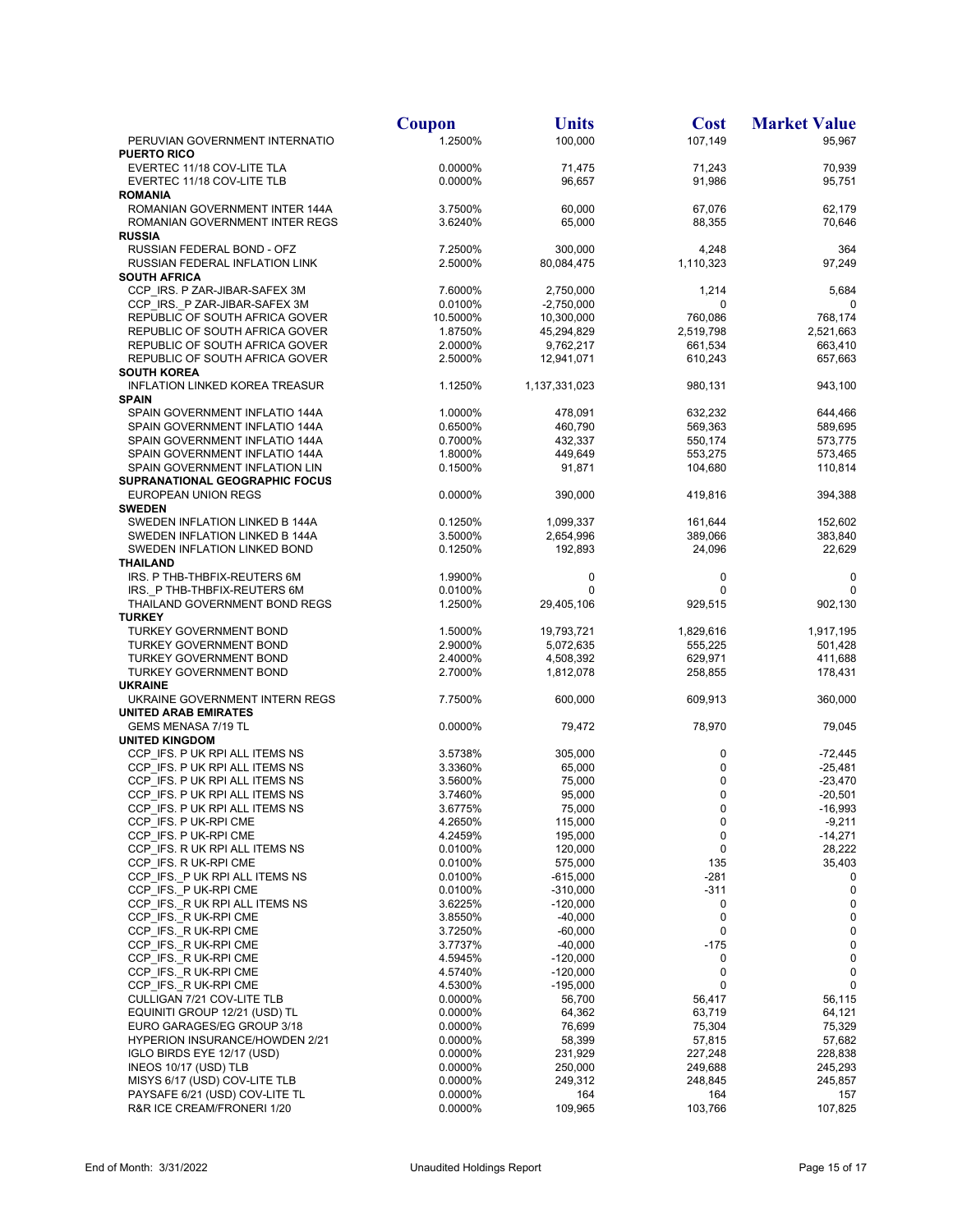|                                                                 | <b>Coupon</b>      | <b>Units</b>                    | <b>Cost</b>       | <b>Market Value</b>  |
|-----------------------------------------------------------------|--------------------|---------------------------------|-------------------|----------------------|
| <b>Total of International Securities</b>                        |                    |                                 | 72,627,146        | 71,152,940           |
| <b>Cash Equivalent Securities</b>                               |                    |                                 |                   | 3.71%                |
| BNY MELLON CASH RESERVE                                         | 0.0000             | 1019.84                         | 1019.84           | 1019.84              |
| CASH COLLATERAL HELD AT JP                                      | 0.0000             | 103,000                         | 103,000           | 103,000              |
| CME CCP COLL HELD AT GSC                                        | 0.0000             | 44,000                          | 44,000            | 44,000               |
| <b>MSI CASH COLLATERAL</b>                                      | 0.0001             | $-150,000$                      | $-150,000$        | $-150,000$           |
| SWAP COLLATERAL WITH BARCLAYS<br>SWAP COLLATERAL WITH JP MORGAN | 0.0000<br>0.0000   | 90,000<br>208,000               | 90,000<br>208,000 | 90,000<br>208,000    |
| SWAP COLLATERAL WITH UBS                                        | 0.0000             | $-10,000$                       | $-10,000$         | $-10,000$            |
| SWAP/ISDA BANK OF AMERICA (BOA                                  | 0.0155             | 30,000                          | 30,000            | 30,000               |
| U S TREASURY BILL                                               | 0.0000             | 4,763,000                       | 4,760,603         | 4,760,603            |
| WTU CASH SWEEP ACCOUNT                                          | 0.0044             | 18,730,976                      | 18,730,976        | 18,730,976           |
| Others (Payables, Receiveables, etc.)                           |                    |                                 | $-13,701,311$     | -13,526,510          |
| <b>Total of Cash Equivalent Securities</b>                      |                    |                                 | 10,106,288        | 10,281,090           |
| <b>Total of Cash Equivalent Securities</b>                      |                    |                                 | 10,106,288        | 10,281,090           |
| <b>Futures Contracts</b>                                        |                    |                                 |                   | $0.90\%$             |
| EURO-BOBL FUTURE (EUX)                                          | 0.0000%            | $-13$                           | 0                 | 42,231               |
| EURO-BUND FUTURE (EUX)                                          | 0.0000%            | 4                               | 0                 | $-12,787$            |
| EURO-BUXL 30Y BND FUTURE (EUX)                                  | 0.0000%            | $-1$                            | 0                 | 7,299                |
| EURO-OAT FUTURE (EUX)                                           | 0.0000%            | -6                              | 0                 | 46,731               |
| 3MO EURO EURIBOR FUTURE (ICF)<br>COFF ROBUSTA 10TN FUTURE (ICE) | 0.0000%<br>0.0000% | $\mathbf 0$<br>$\boldsymbol{2}$ | 0<br>0            | $-2,197$<br>$-1,411$ |
| COPPER FUTURE (LME)                                             | 0.0000%            | $\boldsymbol{2}$                | 0                 | 11,125               |
| ICE 3MTH SONIA FUTURE (ICF)                                     | 0.0000%            | 6                               | 0                 | $-20,071$            |
| LONG GILT FUTURE (ICF)                                          | 0.0000%            | $-2$                            | 0                 | 8,269                |
| LOW SU GASOIL G FUTURE (ICE)                                    | 0.0000%            | $\sqrt{5}$                      | 0                 | 79,062               |
| WHITE SUGAR FUTURE (ICE)                                        | 0.0000%            | $\sqrt{2}$<br>$-3$              | 0<br>0            | 2,825                |
| 90DAY EURODOLLAR FUTURE (CME)<br>BRENT CRUDE FUTURE (ICE)       | 0.0000%<br>0.0000% | 25                              | 0                 | 9,389<br>123,441     |
| COFFEE 'C' FUTURE (NYB)                                         | 0.0000%            | 5                               | 0                 | $-39,536$            |
| COPPER FUTURE (CMX)                                             | 0.0000%            | 4                               | 0                 | 8,891                |
| <b>COPPER FUTURE (LME)</b>                                      | 0.0000%            | $\sqrt{2}$                      | 0                 | 8,975                |
| <b>CORN FUTURE (CBT)</b>                                        | 0.0000%            | 45                              | 0                 | 177,886              |
| COTTON NO 2 FUTURE (NYB)<br>COTTON NO.2 FUTURE (NYB)            | 0.0000%<br>0.0000% | 6<br>1                          | 0<br>0            | 36,169<br>6,949      |
| GASOLINE RBOB FUTURE (NYM)                                      | 0.0000%            | $\overline{7}$                  | 0                 | 59,210               |
| GOLD 100 OZ FUTURE (CMX)                                        | 0.0000%            | 15                              | 0                 | $-71,420$            |
| KC HRW WHEAT FUTURE (CBT)                                       | 0.0000%            | 9                               | 0                 | 81,698               |
| LEAN HOGS FUTURE (CME)                                          | 0.0000%            | 11                              | 0                 | 24,864               |
| LIVE CATTLE FUTURE (CME)                                        | 0.0000%            | 8                               | 0                 | 11,200               |
| LME PRI ALUM FUT (LME)<br>LOW SU GASOIL G FUTURE (ICE)          | 0.0000%<br>0.0000% | 11<br>6                         | 0<br>0            | 92,137<br>138,676    |
| NATURAL GAS FUTURE (NYM)                                        | 0.0000%            | 56                              | 0                 | 806,005              |
| NICKEL FUTURE (LME)                                             | 0.0000%            | 3                               | 0                 | 160,920              |
| NY HARB ULSD FUTURE (NYM)                                       | 0.0000%            | 5                               | 0                 | 129,177              |
| PALLADIUM FUTURE (NYM)                                          | 0.0000%            | 1                               | 0                 | 5,440                |
| PLATINUM FUTURE (NYM)                                           | 0.0000%            | $\overline{\mathbf{c}}$<br>3    | 0<br>0            | $-13,351$            |
| PRI ALUMINUM FUTURE (LME)<br>RED WHEAT FUTURE (MGE)             | 0.0000%<br>0.0000% | $\overline{\mathbf{c}}$         | 0                 | 25,525<br>13,664     |
| SILVER FUTURE (CMX)                                             | 0.0000%            | 6                               | 0                 | 52,365               |
| SOYBEAN FUTURE (CBT)                                            | 0.0000%            | 21                              | 0                 | 26,231               |
| SOYBEAN MEAL FUTURE (CBT)                                       | 0.0000%            | 16                              | 0                 | 20,354               |
| SOYBEAN OIL FUTURE (CBT)                                        | 0.0000%            | 15                              | 0                 | 24,894               |
| SUGAR #11 (WORLD) FUTURE<br>SUGAR #11 WORLD FUTURE              | 0.0000%<br>0.0000% | $\mathbf{1}$<br>18              | 0<br>0            | 168<br>32,985        |
| US 10YR NOTE FUTURE (CBT)                                       | 0.0000%            | 4                               | 0                 | $-14,844$            |
| US 10YR NOTE FUTURE JUN 22                                      | 0.0000%            | $\overline{c}$                  | 2,715             | 891                  |
| US 10YR ULTRA FUTURE (CBT)                                      | 0.0000%            | -6                              | 0                 | 31,751               |
| US 2YR NOTE FUTURE (CBT)                                        | 0.0000%            | 5                               | 0                 | -962                 |
| US 5YR NOTE FUTURE (CBT)                                        | 0.0000%            | 22                              | 0                 | -63,960              |
| US LONG BOND FUTURE (CBT)<br>US ULTRA BOND (CBT)                | 0.0000%<br>0.0000% | $-1$<br>$-4$                    | 0<br>0            | 8,875<br>13,343      |
| <b>WHEAT FUTURE (CBT)</b>                                       | 0.0000%            | 15                              | 0                 | 125,558              |